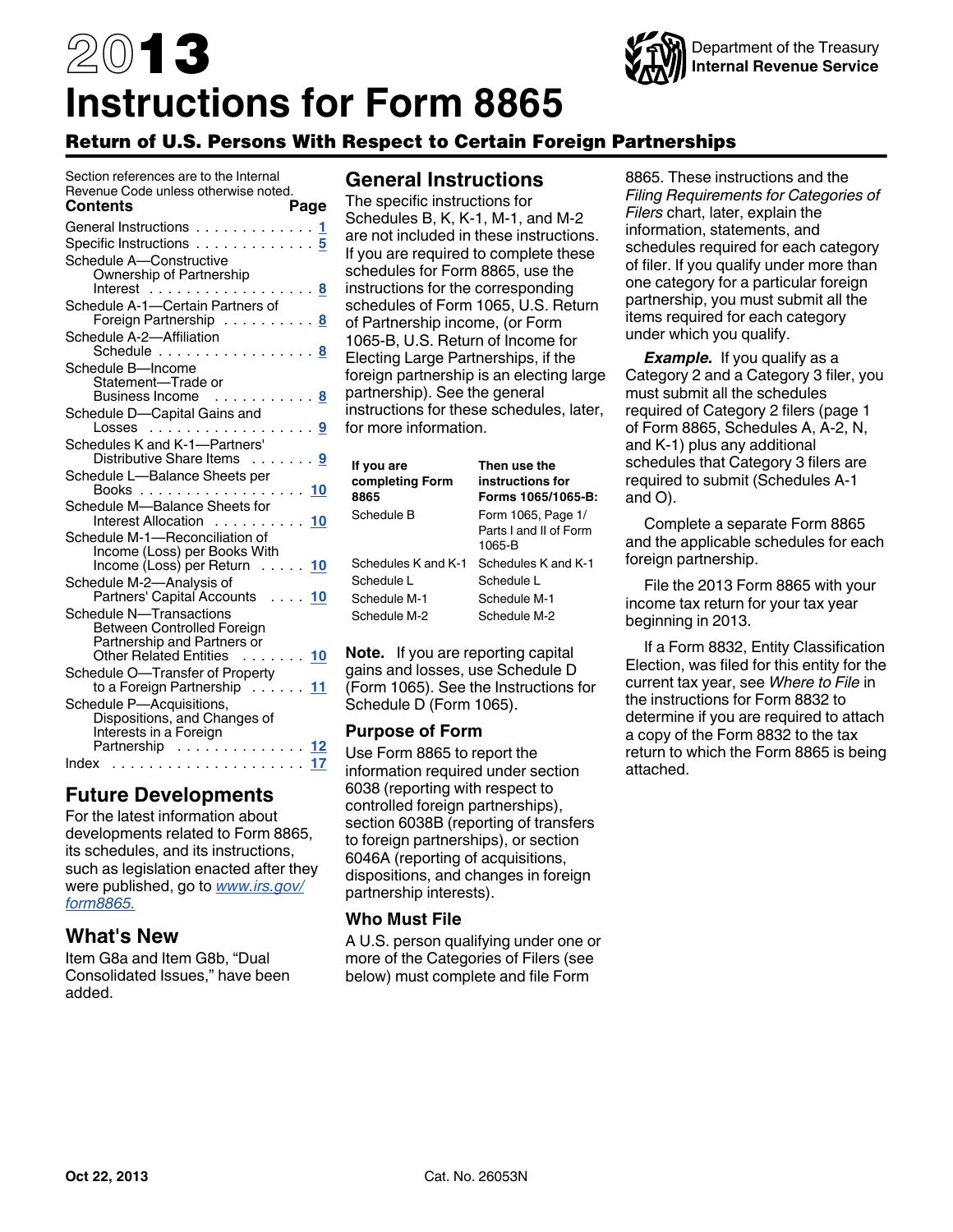### <span id="page-1-0"></span>**Filing Requirements for Categories of Filers**

|                                                                                                                 |   | <b>Category of Filers</b> |   |   |  |
|-----------------------------------------------------------------------------------------------------------------|---|---------------------------|---|---|--|
| <b>Filing Requirements for Categories of Filers</b>                                                             | 1 | $\mathbf{2}$              | 3 | 4 |  |
| Identifying information-(page 1 of Form 8865)                                                                   | √ |                           | ⇃ |   |  |
| Schedule A-Constructive Ownership of Partnership Interest                                                       |   |                           |   |   |  |
| Schedule A-1-Certain Partners of Foreign Partnership                                                            |   |                           |   |   |  |
| Schedule A-2-Affiliation Schedule                                                                               |   |                           |   |   |  |
| Schedule B-Income Statement-Trade or Business Income                                                            |   |                           |   |   |  |
| Schedule K-Partners' Distributive Share Items                                                                   |   |                           |   |   |  |
| Schedule L-Balance Sheets per Books                                                                             |   |                           |   |   |  |
| Schedule M-Balance Sheets for Interest Allocation                                                               | √ |                           |   |   |  |
| Schedule M-1—Reconciliation of Income (Loss) per Books With Income (Loss) per Return                            |   |                           |   |   |  |
| Schedule M-2-Analysis of Partners' Capital Accounts                                                             |   |                           |   |   |  |
| Schedule N-Transactions Between Controlled Foreign Partnership and Partners or Other<br><b>Related Entities</b> |   |                           |   |   |  |
| Schedule D-Schedule D (Form 1065), Capital Gains and Losses                                                     | √ |                           |   |   |  |
| Schedule K-1—Partner's Share of Income, Deductions, Credits, etc. (direct partners only)                        |   | ⇃                         |   |   |  |
| Schedule O-Transfer of Property to a Foreign Partnership                                                        |   |                           |   |   |  |
| Schedule P-Acquisitions, Dispositions, and Changes of Interests in a Foreign Partnership                        |   |                           |   |   |  |

### **Categories of Filers**

**Category 1 filer.** A Category 1 filer is a U.S. person who controlled the foreign partnership at any time during the partnership's tax year. Control of a partnership is ownership of more than a 50% interest in the partnership. See the definition of 50% interest, later. There may be more than one Category 1 filer for a partnership for a particular partnership tax year.

**Category 2 filer.** A Category 2 filer is a U.S. person who at any time during the tax year of the foreign partnership owned a 10% or greater interest in the partnership while the partnership was controlled by U.S. persons each owning at least 10% interests. However, if the foreign partnership had a Category 1 filer at any time during that tax year, no person will be considered a Category 2 filer. See the definition of a 10% interest, later.

**Category 3 filer.** A Category 3 filer is a U.S. person who contributed property during that person's tax year to a foreign partnership in exchange for an interest in the partnership (a section 721 transfer), if that person either:

1. Owned directly or constructively at least a 10% interest in the foreign partnership immediately after the contribution, or

2. The value of the property contributed (when added to the value of any other property contributed to the partnership by such person, or any related person, during the 12-month period ending on the date of transfer) exceeds \$100,000.

If a domestic partnership contributes property to a foreign partnership, the domestic partnership's partners are considered to have transferred a proportionate share of the contributed property to the foreign partnership. However, if the domestic partnership files Form 8865 and properly reports all the required information with respect to the contribution, its partners will not be required to report the transfer.

Category 3 also includes a U.S. person that previously transferred appreciated property to the partnership and was required to report that transfer under section 6038B, if the foreign partnership disposed of such property while the U.S. person remained a direct or indirect partner in the partnership.

**Category 4 filer.** A Category 4 filer is a U.S. person that had a reportable event under section 6046A during that person's tax year. There are three categories of reportable events under section 6046A: acquisitions, dispositions, and changes in proportional interests.

*Acquisitions.* A U.S. person that acquires a foreign partnership interest has a reportable event if:

• The person did not own a 10% or greater direct interest in the partnership and as a result of the acquisition, the person owns a 10% or greater direct interest in the partnership (for example, from 9% to 10%). For purposes of this rule, an acquisition includes an increase in a person's direct proportional interest (see *Change in a proportional interest*, later); or

• Compared to the person's direct interest when the person last had a reportable event, after the acquisition the person's direct interest has increased by at least a 10% interest (for example, from 11% to 21%).

*Dispositions.* A U.S. person that disposes of a foreign partnership interest has a reportable event if: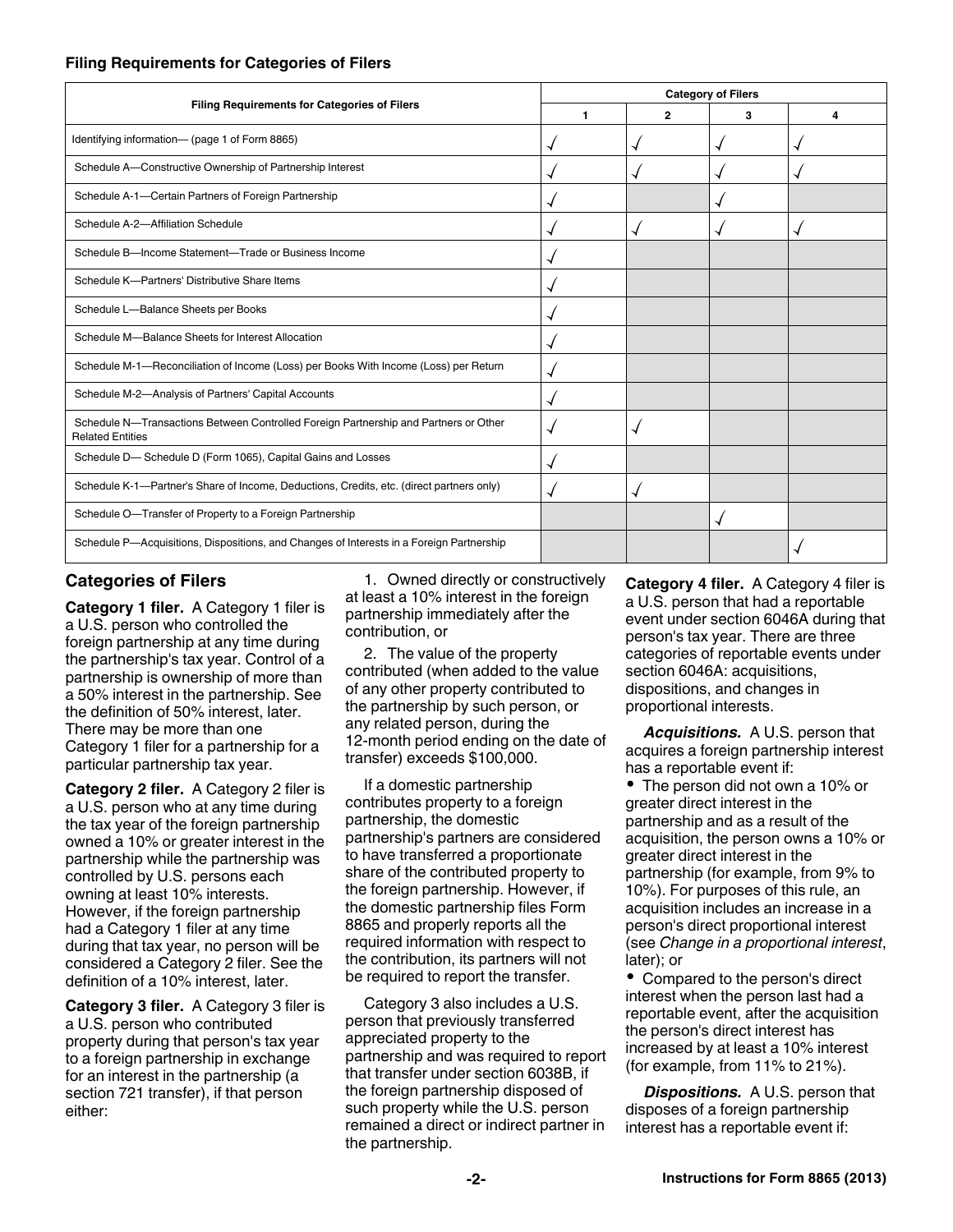<span id="page-2-0"></span>• The person owned a 10% or greater direct interest in the partnership before the disposition and as a result of the disposition the person owns less than a 10% direct interest (for example, from 10% to 8%). For purposes of this rule, a disposition includes a decrease in a person's direct proportional interest; or

Compared to the person's direct interest when the person last had a reportable event, after the disposition the person's direct interest has decreased by at least a 10% interest (for example, from 21% to 11%).

*Changes in proportional interests.* A U.S. person has a reportable event if compared to the person's direct proportional interest the last time the person had a reportable event, the person's direct proportional interest has increased or decreased by at least the equivalent of a 10% interest in the partnership.

*Special rule for a partnership interest owned on December 31, 1999.* If the U.S. person owned at least a 10% direct interest in the foreign partnership on December 31, 1999, then comparisons should be made to the person's direct interest on December 31, 1999. Once the person has a reportable event after December 31, 1999, future comparisons should be made by reference to the last reportable event.

### **Exceptions to Filing**

**Multiple Category 1 filers.** If during the tax year of the partnership more than one U.S. person qualifies as a Category 1 filer, only one of these Category 1 partners is required to file Form 8865. A U.S. person with a controlling interest in the losses or deductions of the partnership is not permitted to be the filer of Form 8865 if another U.S. person has a controlling interest in capital or profits; only the latter may file the return. The U.S. person that files the Form 8865 must complete Item E on page 1.

The single Form 8865 to be filed must contain all of the information that would be required if each Category 1 filer filed a separate Form 8865. Specifically, separate Schedules N and K-1 must be attached to the Form 8865 for each Category 1 filer. Also, Items B, C, and D on page 1 and Schedule A on page 2 of Form 8865

must be completed for each Category 1 filer not filing the form. Attach a separate statement listing this information to the single Form 8865.

A Category 1 filer not filing Form 8865 must attach a statement entitled "Controlled Foreign Partnership Reporting" to that person's income tax return.

The statement must include the following information:

A statement that the person qualified as a Category 1 filer, but is not submitting Form 8865 under the multiple Category 1 filers exception.

• The name, address, and identifying number (if any) of the foreign partnership of which the person qualified as a Category 1 filer.

• A statement that the filing requirement has been or will be satisfied.

The name and address of the person filing Form 8865 for this partnership.

The Internal Revenue Service Center where the Form 8865 must be filed (or indicate "e-file" if the Form 8865 has been or will be filed electronically).

*A U.S. person who qualifies for this exception to the*  **CATEGORY 1** filing requirement *would still have to file a separate Form 8865 if that person is also subject to the filing requirements of Category 3 or 4. This separate Form 8865 would include all the information required for a Category 3 or 4 filer in addition to the Controlled Foreign Partnership Reporting statement.*

**Constructive owners.** See the definition of constructive ownership, later. A Category 1 or 2 filer that does not own a direct interest in the partnership and that is required to file this form solely because of constructive ownership from a U.S. person(s) is not required to file Form 8865 if:

1. Form 8865 is filed by the U.S. person(s) through which the indirect partner constructively owns an interest in the foreign partnership,

2. The U.S. person through which the indirect partner constructively owns an interest in the foreign partnership is also a constructive owner and meets all the requirements of this constructive ownership filing exception, or

3. Form 8865 is filed for the foreign partnership by another Category 1 filer under the multiple Category 1 filers exception.

To qualify for the constructive ownership filing exception, the indirect partner must file with its income tax return a statement entitled "Controlled Foreign Partnership Reporting."

This statement must contain the following information:

1. A statement that the indirect partner was required to file Form 8865, but is not doing so under the constructive owners exception;

2. The names and addresses of the U.S. persons whose interests the indirect partner constructively owns;

3. The name and address of the foreign partnership for which the indirect partner would have had to have filed Form 8865, but for this exception; and

4. If the indirect partner is a domestic corporation, a statement setting forth all the information that the indirect partner would have had to provide in response to questions 8a and 8b on Form 8865. See Item G8 of the specific instructions for more information.

**Members of an affiliated group of corporations filing a consolidated** 

**return.** If one or more members of an affiliated group of corporations filing a consolidated return qualify as Category 1 or 2 filers for a particular foreign partnership, the common parent corporation may file one Form 8865 on behalf of all of the members of the group required to report. Except for group members who also qualify under the constructive owners exception, the Form 8865 must contain all the information that would have been required to be submitted if each group member filed its own Form 8865.

**Exception for certain trusts.** Trusts relating to state and local government employee retirement plans are not required to file Form 8865.

**Exception for certain Category 4 filers.** If you qualify as a Category 3 and 4 filer because you contributed property to a foreign partnership in exchange for a 10% or greater interest in that partnership, you are not required to report this transaction under both Category 3 and 4 filing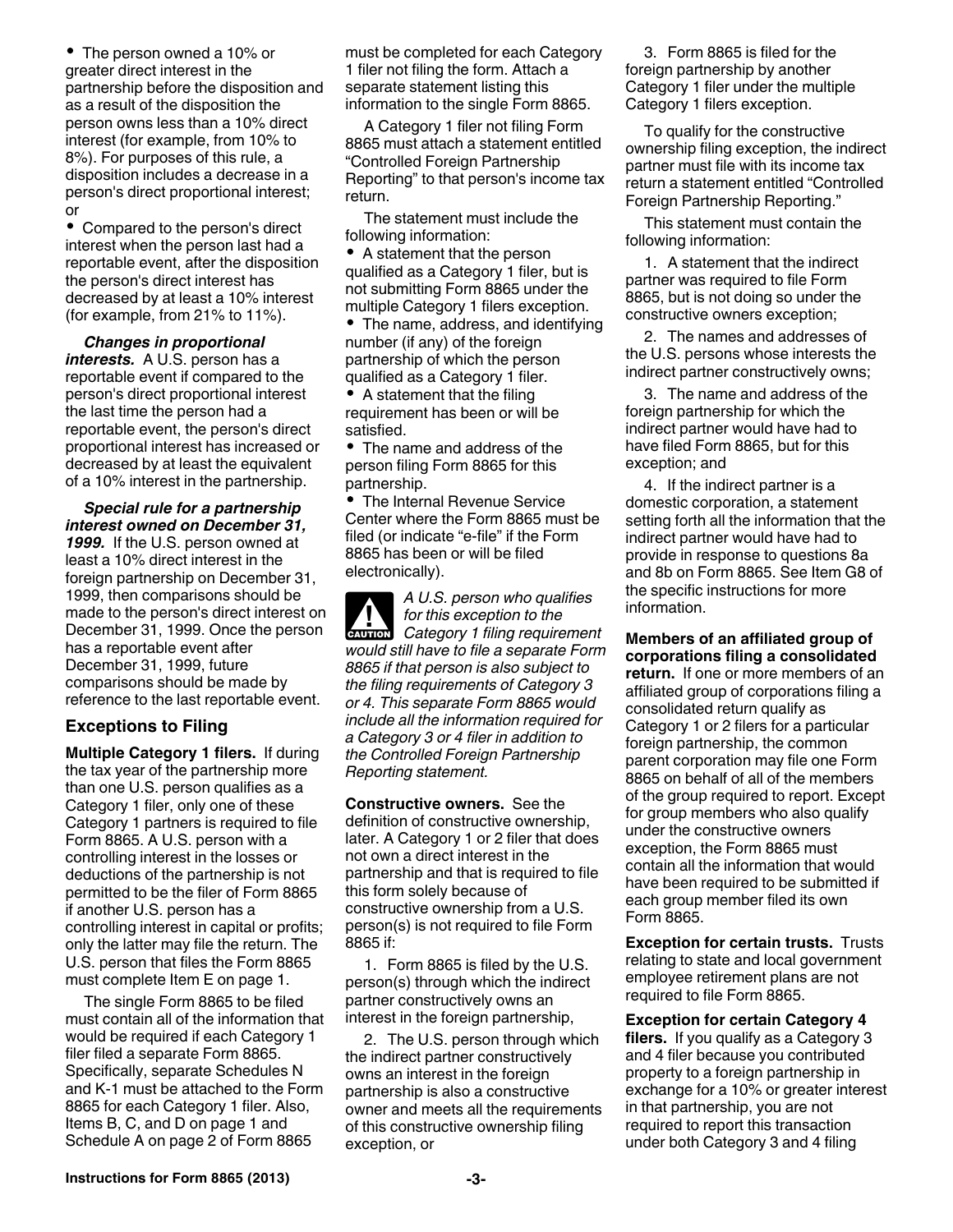<span id="page-3-0"></span>requirements. If you properly report the contribution of property under the Category 3 rules, you are not required to report it as a Category 4 filer. However, the acquisition will count as a reportable event to determine if a later change in your partnership interest qualifies as a reportable event under Category 4.

*Example.* Partner A does not own an interest in FPS, a foreign partnership. Partner A transfers property to FPS in exchange for a 15% direct interest. Partner A qualifies as a Category 3 filer because he transferred property to a foreign partnership and owned at least a 10% interest in FPS immediately after the contribution. Partner A is also a Category 4 filer because he did not own a 10% or greater direct interest in FPS and as a result of the acquisition now owns a 10% or greater direct interest in FPS. If Partner A properly reports the contribution on Form 8865 as a Category 3 filer, Partner A is not required to report his acquisition of the 15% interest in FPS as a Category 4 filer.

### **Relief for Category 1 and 2 Filers When the Foreign Partnership Files Form 1065 or Form 1065-B**

If a foreign partnership files Form 1065 or Form 1065-B for its tax year, Category 1 and 2 filers may use a copy of the completed Form 1065 or 1065-B schedules in place of the equivalent schedules of Form 8865.

If you file Form 8865 with an electronically filed income tax return, see the electronic filing publications identified in the instructions for your income tax return for more information.

See page 1 for the Form 1065/1065-B schedules that are equivalent to the Form 8865 schedules.

*Example.* Partner A is a Category 1 filer with respect to FPS, a foreign partnership during the 2013 tax year. FPS completes and files a Form 1065 for its 2013 tax year. Instead of completing Schedules B, K, L, M-1, M-2, and K-1 of Form 8865, Partner A may attach to its Form 8865 page 1 of Form 1065 and Form 1065 Schedules K, L, M-1, M-2, and K-1 (including the Schedules K-1 for Partner A and all other U.S. persons owning 10% or

greater direct interests in FPS). Partner A must complete the following items and schedules on Form 8865:

- The first page,
- Schedule A,
- Schedule A-1,
- Schedule A-2,
- Schedule M, and
- Schedule N.

*Example.* Partner A is a Category 2 filer with respect to FPS, a foreign partnership. If FPS completes and files a Form 1065 for its 2013 tax year, Partner A may file with Form 8865 the Schedule K-1 (Form 1065) that it receives from the partnership instead of Schedule K-1 (Form 8865). Partner A must complete the following items and schedules on Form 8865:

- The first page,
- $\bullet$ Schedule A,
- $\bullet$ Schedule A-2, and
- Schedule N.

#### **When To File**

Attach Form 8865 to your income tax return (or, if applicable, partnership or exempt organization return) and file both by the due date (including extensions) for that return. If you do not have to file an income tax return, you must file Form 8865 separately with the IRS at the time and place you would be required to file an income tax return (or, if applicable, a partnership or exempt organization return). See below for penalties that may apply if you do not file Form 8865 on time.

### **Definitions**

**Partnership.** A partnership is the relationship between two or more persons who join to carry on a trade or business, with each person contributing money, property, labor, or skill and each expecting to share in the profits and losses of the business whether or not a formal partnership agreement is made.

The term "partnership" includes a limited partnership, syndicate, group, pool, joint venture, or other unincorporated organization, through or by which any business, financial operation, or venture is carried on, that is not, within the meaning of the regulations under section 7701, a corporation, trust, estate, or sole proprietorship.

A joint undertaking merely to share expenses is not a partnership. Mere

co-ownership of property that is maintained and leased or rented is not a partnership. However, if the co-owners provide services to the tenants, a partnership exists.

**Foreign partnership.** A foreign partnership is a partnership that is not created or organized in the United States or under the law of the United States or of any state.

**50% interest.** A 50% interest in a partnership is an interest equal to:

- 50% of the capital,
- 50% of the profits, or

50% of the deductions or losses. For purposes of determining a 50% interest, the constructive ownership rules described below apply.

**10% interest.** A 10% interest in a partnership is an interest equal to:

- 10% of the capital,
- 10% of the profits, or

• 10% of the deductions or losses. For purposes of determining a 10% interest, the constructive ownership rules described below apply.

**Constructive ownership.** For purposes of determining an interest in a partnership, the constructive ownership rules of section 267(c) (excluding section 267(c)(3)) apply, taking into account that such rules refer to corporations and not to partnerships. Generally, an interest owned directly or indirectly by or for a corporation, partnership, estate, or trust shall be considered as being owned proportionately by its owners, partners, or beneficiaries.

Also, an individual is considered to own an interest owned directly or indirectly by or for his or her family. The family of an individual includes only that individual's spouse, brothers, sisters, ancestors, and lineal descendants. An interest will be attributed from a nonresident alien individual under the family attribution rules only if the person to whom the interest is attributed owns a direct or indirect interest in the foreign partnership under section 267(c)(1) or (5).

**U.S. person.** A U.S. person is a citizen or resident of the United States, a domestic partnership, a domestic corporation, and any estate or trust that is not foreign.

**Control of a corporation.** For purposes of Schedule N, control of a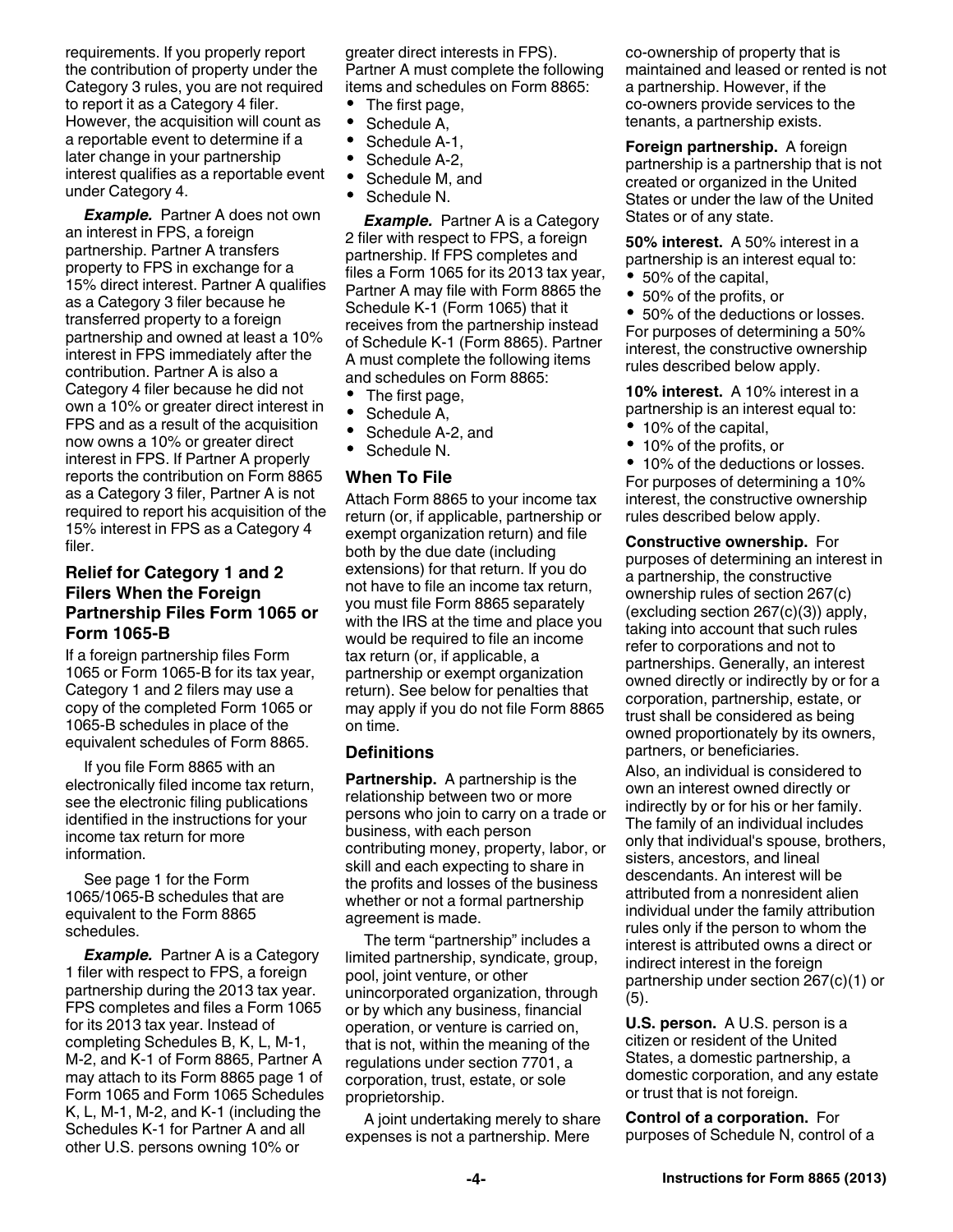<span id="page-4-0"></span>corporation is ownership of stock possessing more than 50% of the total combined voting power, or more than 50% of the total value of shares of all classes of stock of the corporation. For rules concerning indirect ownership and attribution, see Regulations section 1.6038-2(c).

#### **Change in a proportional interest.**

A partner's proportional interest in a foreign partnership can change as a result of changes in other partners' interests, for example, when another partner withdraws from the partnership. A partner's proportional interest can also change, for example, by operation of the partnership agreement (for example, if the partnership agreement provides that a partner's interest in profits will change on a set date or when the partnership has earned a specified amount of profits, then the partner's proportional interest changes when the set date or specified amount of profits is reached).

#### **Penalties**

#### **Failure to timely submit all information required of Category 1 and 2 filers.**

A \$10,000 penalty is imposed for each tax year of each foreign partnership for failure to furnish the required information within the time prescribed. If the information is not filed within 90 days after the IRS has mailed a notice of the failure to the U.S. person, an additional \$10,000 penalty (per foreign partnership) is charged for each 30-day period, or fraction thereof, during which the failure continues after the 90-day period has expired. The additional penalty is limited to a maximum of \$50,000 for each failure.

• Any person who fails to furnish all of the information required within the time prescribed will be subject to a reduction of 10% of the foreign taxes available for credit under sections 901, 902, and 960. If the failure continues 90 days or more after the date the IRS mails notice of the failure, an additional 5% reduction is made for each 3-month period, or fraction thereof, during which the failure continues after the 90-day period has expired. See section 6038(c)(2) for limits on the amount of this penalty.

Criminal penalties under sections 7203, 7206, and 7207 may apply for

failure to file or for filing false or fraudulent information.

Additionally, any person that files under the constructive owners exception may be subject to these penalties if all the requirements of the exception are not met. Any person required to file Form 8865 who does not file under the multiple Category 1 filers exception may be subject to the above penalties if the other person does not file a correctly completed form and schedules. See *Exceptions to Filing*, earlier.

### **Failure to file information required**

**of Category 3 filers.** Any person that fails to properly report a contribution to a foreign partnership that is required to be reported under section 6038B and the regulations under that section is subject to a penalty equal to 10% of the fair market value (FMV) of the property at the time of the contribution. This penalty is subject to a \$100,000 limit, unless the failure is due to intentional disregard. In addition, the transferor must recognize gain on the contribution as if the contributed property had been sold for its FMV.

**Failure to file information required of Category 4 filers.** Any person who fails to properly report all the information requested by section 6046A is subject to a \$10,000 penalty. If the failure continues for more than 90 days after the IRS mails notice of the failure, an additional \$10,000 penalty will apply for each 30-day period (or fraction thereof) during which the failure continues after the 90-day period has expired. The additional penalty shall not exceed \$50,000.

**Treaty-based return positions.** File Form 8833, Treaty-Based Return Position Disclosure Under Section 6114 or 7701(b), to report a return position that a treaty of the United States (such as an income tax treaty, an estate and gift tax treaty, or a friendship, commerce, and navigation treaty):

Overrides or modifies any provision of the Internal Revenue Code and

Causes (or potentially causes) a reduction of any tax incurred at any time.

Failure to make such a report may result in a \$1,000 penalty (\$10,000 in the case of a C corporation). See section 6712.

**Section 6662(j).** Penalties may be imposed for undisclosed foreign financial asset understatements. The term "undisclosed foreign financial asset" with respect to any tax year includes any asset with respect to which required information was not provided. An "undisclosed foreign financial asset understatement" means for any tax year, the portion of the understatement for that tax year which is attributable to any transaction involving an undisclosed foreign financial asset. No penalty will be imposed with respect to any portion of an underpayment if the taxpayer can demonstrate that the failure to comply was due to reasonable cause with respect to such portion of the underpayment and the taxpayer acted in good faith with respect to such portion of the underpayment. See sections 6662(j) and 6664(c) for additional information.

#### **Corrections to Form 8865**

If you file a Form 8865 that you later determine is incomplete or incorrect, file a corrected Form 8865 with an amended tax return following the instructions for the return with which you originally filed Form 8865. Write "corrected" at the top of the form and attach a statement identifying and explaining the changes.

### **Specific Instructions**

**Important:** All information must be in English. All amounts must be stated in U.S. dollars.

If the information required in a given section exceeds the space provided within that section, attach separate sheets to provide the remaining information, using the same size and format as the printed forms.

**Fill in all applicable lines and schedules.** All categories of filers must complete all items on page 1, with three exceptions. Complete Item E only if, in addition to filing the form on your own behalf, you are reporting information about other Category 1 filers under the multiple Category 1 filing exception, or you are reporting information about members of your affiliated group of corporations under the consolidated return exception. Only Category 1 and 2 filers are required to complete Item G6. See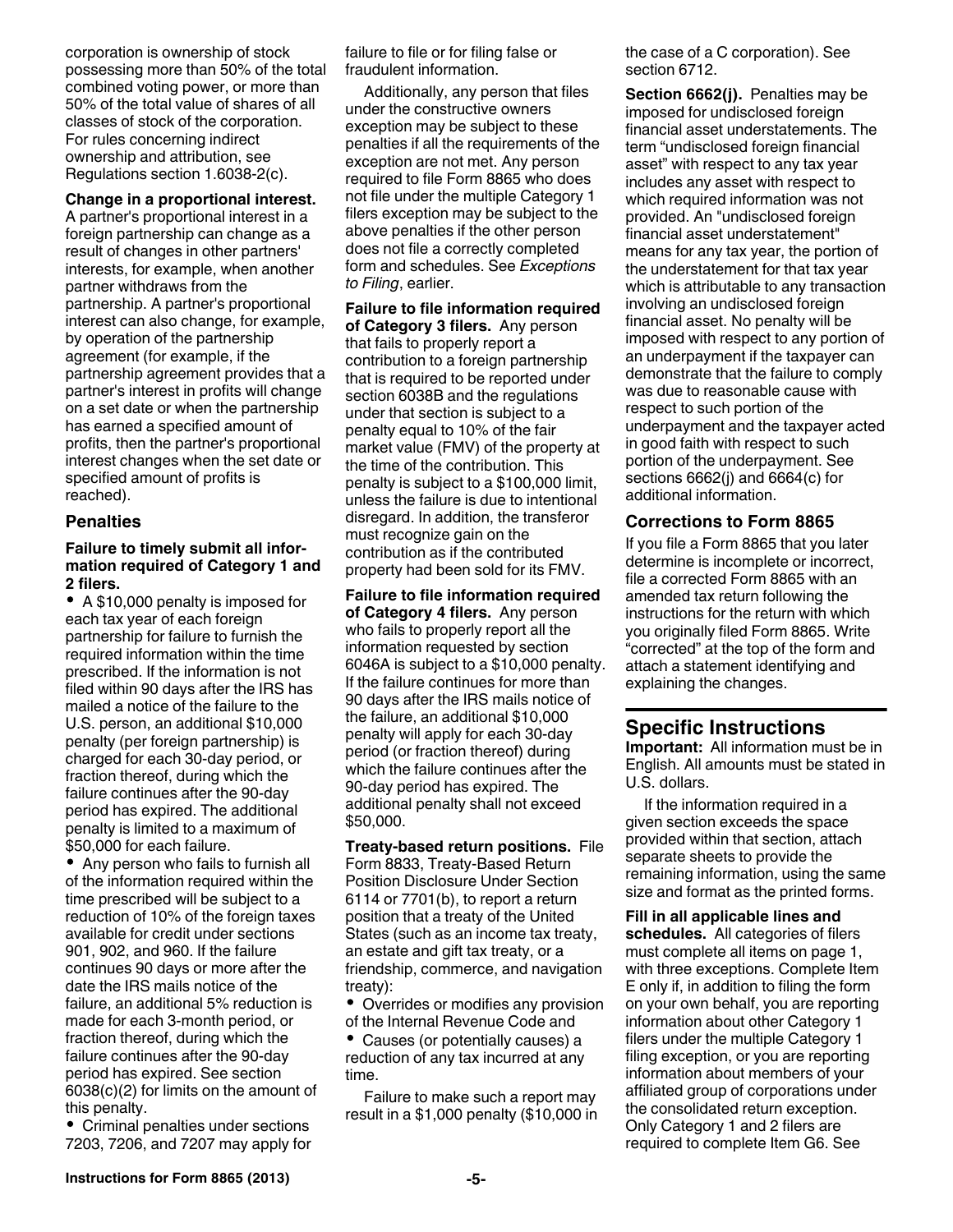<span id="page-5-0"></span>*Exceptions to Filing*, earlier. Answer Items G8 and G9 only if you are a Category 1 filer.

### **Tax Year**

Enter in the space below the title of Form 8865 the tax year of the foreign partnership that ended with or within the tax year of the person filing this form. Category 1 or 2 filers must report information for the tax year of the foreign partnership that ends with or within their tax years. A Category 3 or 4 filer must report on Schedules O or P, respectively, transactions that occurred during that filer's tax year (rather than during the partnership's tax year).

### **Identifying Numbers and Addresses**

Enter the identifying number of the person filing this return. Use an employer identification number (EIN) to identify partnerships, corporations, and estates or trusts. For individuals, use a social security number (SSN) or other identification number.

Include the suite, room, or other unit number after the street address. If the Post Office does not deliver mail to the street address and the U.S. person has a P.O. box, show the box number instead.

**Foreign address.** Enter the information in the following order: city or town, state or province, and country. Follow the country's practice for entering the postal code, if any. Do not abbreviate the country name.

### **Item A—Category of Filer**

Check the box for each category that describes the person filing the form. If more than one category applies, check all boxes that apply. See *Categories of Filers*, earlier.

### **Item C**

Enter the filer's share of nonrecourse liabilities, partnership-level qualified nonrecourse financing, and other liabilities. Nonrecourse liabilities are those liabilities of the partnership for which no partner bears the economic risk of loss. The extent to which a partner bears the economic risk is determined under the rules of Regulations section 1.752-2.

"Qualified nonrecourse financing" generally includes financing: • For which no one is personally liable for repayment,

• That is borrowed for use in an activity of holding real property, and

That is borrowed from a qualified person (defined in section 49(a)(1)(D) (iv)) or is lent or guaranteed by a federal, state, or local government.

See section 465(b)(6) for more information on qualified nonrecourse financing.

### **Item D—Identification of Common Parent**

If the person filing the form is a member of a consolidated group, but not the parent, list the name, address, and EIN of the filer's common parent.

### **Item E**

**Information about certain partners.** If you are reporting information about other persons under the multiple Category 1 filers exception, or are reporting information about members of your affiliated group of corporations under the consolidated return exception (see *[Exceptions to Filing](#page-2-0)*, earlier), identify each such person in Item E. List their names, addresses, and identifying numbers. Also, indicate whether each person is a Category 1 filer or Category 2 filer, and whether such person constructively owned an interest in the foreign partnership during the tax year of the partnership listed at the top of page 1 of Form 8865. See *Constructive ownership* , earlier.

### **Item F1**

For the foreign partnership's address, enter the city or town, state or province, and the foreign country in that order. Follow the foreign country's practice in placing the postal code in the address. Do not abbreviate the country name. If the partnership receives its mail in care of a third party (such as an accountant or attorney), enter "C/O" followed by the third party's name and street address or P.O. box.

### **Item F2(b)**

A reference ID number (defined below) is required on line F2(b) only in cases where no EIN was entered on line F2(a) for the foreign partnership. However, filers are permitted to enter both an EIN on line F2(a) and a reference ID number on line F2(b). If applicable, enter the reference ID number you have assigned to the

foreign partnership identified on line F1.

A "reference ID number" is a number established by or on behalf of the U.S. person identified at the top of page 1 of the form that is assigned to a foreign partnership with respect to which Form 8865 reporting is required. These numbers are used to uniquely identify the foreign partnership in order to keep track of the partnership from tax year to tax year.

The reference ID number must meet the requirements set forth below.

**Note.** Because reference ID numbers are established by or on behalf of the U.S. person filing Form 8865, there is no need to apply to the IRS to request a reference ID number or for permission to use these numbers.

**Note.** Generally, the reference ID number assigned to a foreign partnership on Form 8865 has relevance only on Form 8865, its schedules, and any other form that is attached to or associated with Form 8865, and should not be used with respect to that foreign partnership on other IRS forms. However, the foreign partnership's reference ID number should also be entered on Form 8858, Information Return of U.S. Persons With Respect To Foreign Disregarded Entities, if the foreign partnership is listed as a tax owner of a foreign disregarded entity on Form 8858. See the instructions for Form 8858, line 3c(2) for more information.

### **Requirements**

The reference ID number that is entered in item F2(b) must be alphanumeric (defined below) and no special characters or spaces are permitted. The length of a given reference ID number is limited to 50 characters.

For these purposes, the term "alphanumeric" means the entry can be alphabetical, numeric, or any combination of the two.

The same reference ID number must be used consistently from tax year to tax year with respect to a given foreign partnership. If for any reason a reference ID number falls out of use (for example, the foreign partnership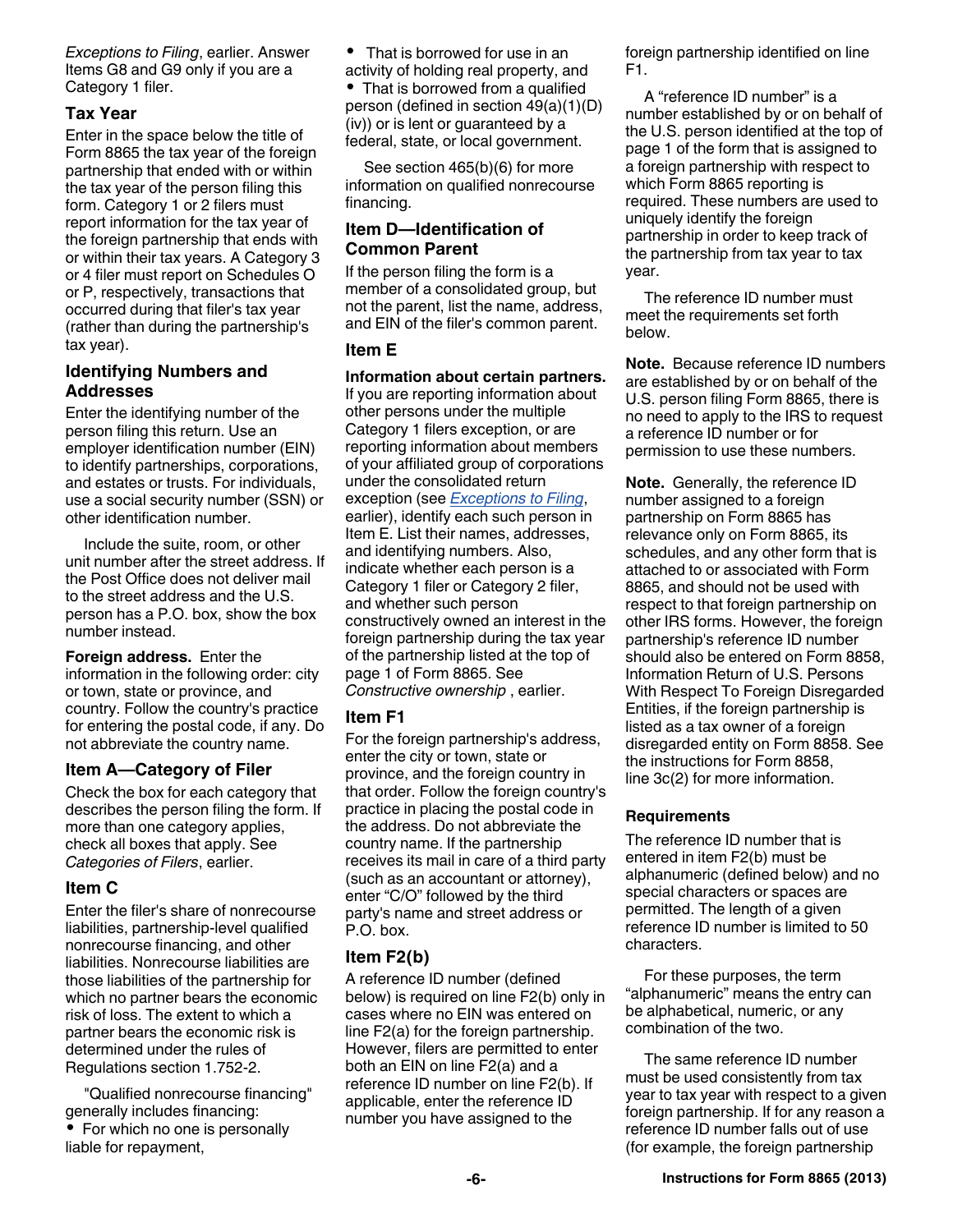<span id="page-6-0"></span>no longer exists due to disposition or liquidation), the reference ID number used for that foreign partnership cannot be used again for another foreign partnership for purposes of Form 8865 reporting.

There are some situations that warrant correlation of a new reference ID number with a previous reference ID number when assigning a new reference ID number to a foreign partnership. For example:

• In the case of a merger or acquisition, a Form 8865 filer must use a reference ID number which correlates the previous reference ID number with the new reference ID number assigned to the foreign partnership.

• In the case of an entity classification election that is made on behalf of the foreign partnership on Form 8832, Regulations section 301.6109-1(b)(2)(v) requires the foreign partnership to have an EIN for this election. For the first year that Form 8865 is filed after an entity classification election is made on behalf of the foreign partnership on Form 8832, the new EIN must be entered on line F2(a) of Form 8865 and the old reference ID number must be entered on line F2(b). In subsequent years, the filer may continue to enter both the EIN and the reference ID number on line F2(b), but must enter at least the EIN on line F2(a).

You must correlate the reference ID numbers as follows: New reference ID number (space) Old reference ID number. If there is more than one old reference ID numbers, you must enter a space between each such number. As indicated above, the length of a given reference ID number is limited to 50 characters and each number must be alphanumeric and no special characters are permitted.

**Note.** This correlation requirement applies only to the first year the new reference ID number is used.

### **Item F6—Principal Business Activity Code**

**If the foreign partnership filed Form 1065 or 1065-B.** Enter the business code shown in Item C of the Form 1065 or 1065-B filed by the partnership.

# **If the foreign partnership did not**

**file Form 1065 or 1065-B.** Enter the applicable business code from *Codes for Principal Business Activity and Principal Product or Service* near the end of the instructions. If the information necessary to apply the total receipts test is not available, pick a principal business activity code using the information you have about the partnership.

#### **Item F8a—Functional Currency**

Enter the foreign partnership's functional currency. See sections 985 through 989 and the regulations thereunder. If the partnership had more than one qualified business unit (QBU), attach a statement identifying each QBU, its country of operation, and its functional currency. A QBU is any separate and clearly identified unit of a trade or business of the partnership which maintains separate books and records.

### **Hyperinflationary exception.** A

partnership that has a hyperinflationary currency as its functional currency is subject to special rules set forth in Regulations section 1.985-3. Under these rules, a partnership must use the U.S. dollar as its functional currency.

### **Item F8b—Exchange Rate**

When translating functional currency to U.S. dollars, you must use the method specified in sections 985 through 989 and the regulations thereunder. But, regardless of the specific method required, all exchange rates must be reported using a "divide-by convention" rounded to at least four places. That is, the exchange rate must be reported in terms of the amount by which the functional currency amount must be divided in order to reflect an equivalent amount of U.S. dollars. As such, the exchange rate must be reported as the units of foreign currency that equal one U.S. dollar, rounded to at least four places. Do not report the exchange rate as the number of U.S. dollars that equal one unit of foreign currency.

**Note.** You must round the result to more than four places if failure to do so would materially distort the exchange rate or the equivalent amount of U.S. dollars.

### **Item G2**

If the foreign partnership was required to file Form 1065 or Form 1065-B for the partnership's tax year listed at the top of page 1 (Form 8865), check the applicable box and enter the IRS Service Center where the form was or will be filed (or enter "e-file" if the form was or will be filed electronically). Also, check the applicable box(es) if the foreign partnership was required to file (for the calendar year ending with or within the foreign partnership's tax year) Form 8804, Annual Return for Partnership Withholding Tax (Section 1446), or Form 1042, Annual Withholding Tax Return for U.S. Source Income of Foreign Persons.

### **Item G6**

**Note.** Only Category 1 and 2 filers are required to complete Item G6. Enter the number of Forms 8858 attached to Form 8865. A disregarded entity is an entity that is disregarded as an entity separate from its owner under Regulations section 301.7701-3. The partnership is the tax owner of the foreign disregarded entity if it owns the assets and liabilities of the foreign disregarded entity for purposes of U.S. income tax law.

If the foreign partnership is the tax owner of a foreign disregarded entity and you are a Category 1 or 2 filer of Form 8865, complete and attach Form 8858 to Form 8865. For more information, see the instructions for Form 8858.

### **Item G8—Separate Units**

**Note.** Only Category 1 filers (or indirect partners that are filing the constructive ownership exception statement) are required to answer Item G8a, and Item G8b if applicable. Answer "Yes" to Item G8a if the filer is a domestic corporation and (1) the partnership is a hybrid entity or (2) the filer, through its interest in the partnership, indirectly owns an interest in a hybrid entity or indirectly carries on a business operation outside the United States that, if carried on by a U.S. person, would constitute a foreign branch (as defined in Regulations section 1.367(a)-6T(g)(1)). Under Regulations section 1.1503(d)-1(b)(3), a hybrid entity means an entity that is not taxable as an association for U.S. federal tax purposes, but is subject to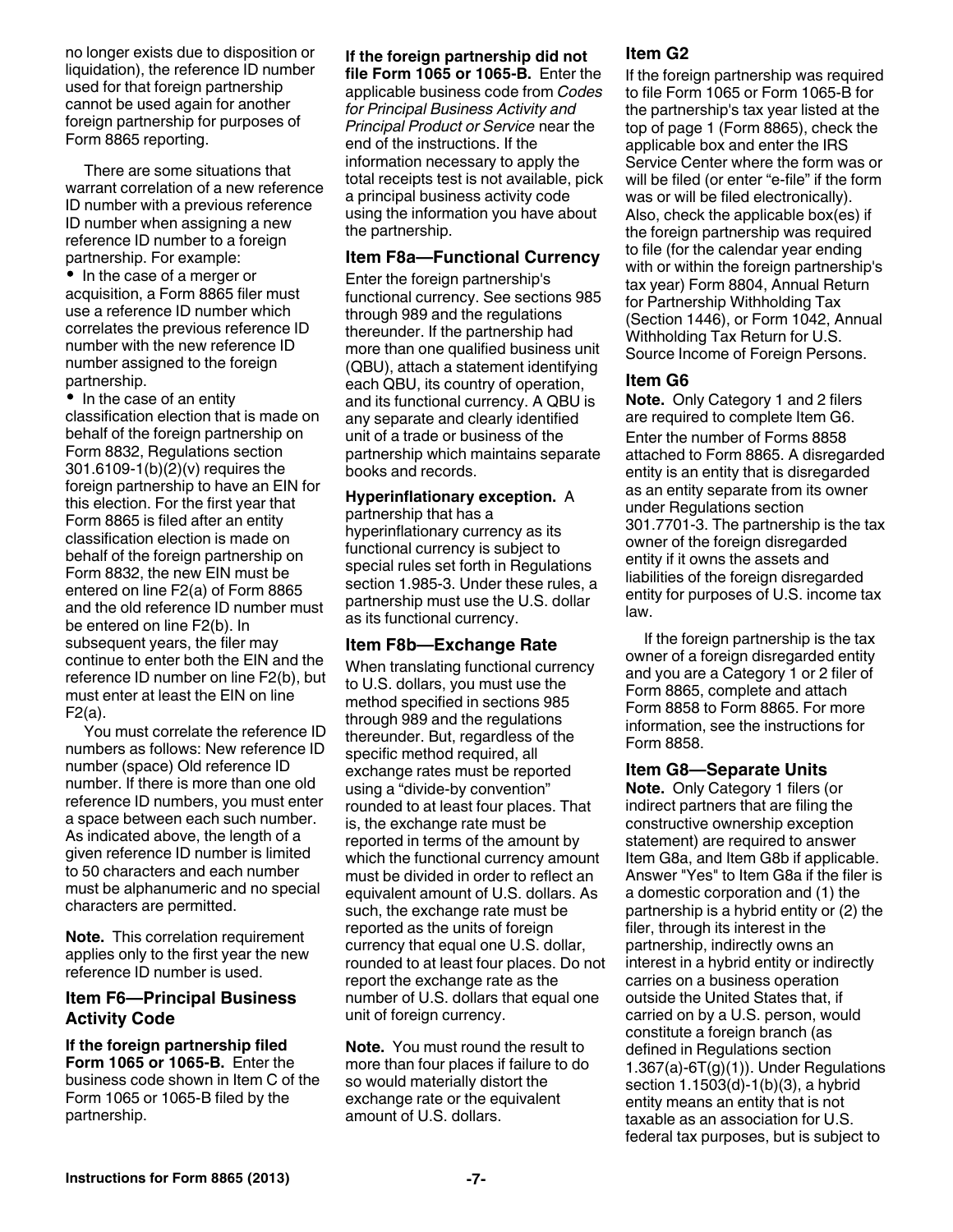<span id="page-7-0"></span>an income tax of a foreign country as a corporation (or otherwise at the entity level) either on its worldwide income or on a residence basis. If the answer to Item G8a is "No," skip Item G8b.

See Regulations section 1.1503(d)-1(b)(4) for more information on separate units, including information on when two or more individual separate units are combined and treated as one separate unit. If you answer yes to Item G8b, then, for each separate unit that has a dual consolidated loss, attach a statement that sets forth (1) the identity and country of operation of the separate unit or, in the case of a combined separate unit, the identity and country of operation of each individual separate unit that is treated as part of the combined separate unit, and (2) the amount of the dual consolidated loss. See Regulations section 1.1503(d)-5 for rules on determining the amount of a dual consolidated loss attributable to a separate unit.

#### **Item G9**

**Note.** Only Category 1 filers are required to answer Item G9.

Answer "Yes" to Item G9 if the partnership meets both of the requirements shown on the form. Total receipts is defined as the sum of gross receipts or sales ( Schedule B, line 1a); all other income reported on Schedule B (lines 4 through 7); income reported on Schedule K, lines 3a, 5, 6a, and 7; income or net gain reported on Schedule K, lines 8, 9a, 10 and 11; and income or net gain reported on Form 8825, Rental Real Estate Income and Expenses of a Partnership or an S Corporation, lines 2, 19, and 20a.

### **Signature**

**Filer.** Do not sign Form 8865 if you are filing it as an attachment to your income tax return. Sign the return only if you are filing Form 8865 separately because you are not required to file a U.S. income tax return. See *When To File*, earlier, for more information.

**Paid preparer.** Do not sign Form 8865 or complete the paid preparer section at the bottom of the form if Form 8865 is filed as an attachment to an income tax return. Sign Form 8865 and complete the paid preparer

section only if Form 8865 is filed separately.

### **Schedule A—Constructive Ownership of Partnership Interest**

All filers must complete Schedule A. Check box a if the person filing the return owns a direct interest in the foreign partnership. Check box b if the person filing the return constructively owns an interest in the foreign partnership. See *Constructive ownership*, earlier.

**Category 1 and 2 filers.** Category 1 and 2 filers must list the persons (U.S. and foreign) whose interests in the foreign partnership they constructively owned during the partnership tax year.

**Category 3 and 4 filers.** Category 3 and 4 filers must list the persons (U.S. and foreign) whose interests in the foreign partnership they constructively owned during the filer's tax year that the reportable transfer or "reportable event" occurred.

### **Schedule A-1—Certain Partners of Foreign Partnership**

All Category 1 and certain Category 3 filers must complete Schedule A-1. Any person already listed on Schedule A is not required to be listed again on Schedule A-1.

**Category 1 filers.** Category 1 filers must list all U.S. persons who owned at least a 10% direct interest in the foreign partnership during the partnership's tax year listed at the top of page 1 of Form 8865.

**Category 3 filers.** Category 3 filers must list:

• Each U.S. person that owned a 10% or greater direct interest in the foreign partnership during the Category 3 filer's tax year, and

• Any other person related to the Category 3 filer that was a direct partner in the foreign partnership during that tax year.

See Regulations section 1.6038B-2(i) (4) for the definition of a related person.

*Exception.* Category 3 filers who only transferred cash and did not own a 10% or greater interest in the

transferee partnership after the transfer are not required to complete Schedule A-1.

### **Schedule A-2—Affiliation Schedule**

All filers must complete Schedule A-2. List on Schedule A-2 all partnerships (foreign or domestic) in which the foreign partnership owned a direct interest, or a 10% indirect interest (under the rules of section 267(c)(1) and (5)) during the partnership tax year listed at the top of page 1, Form 8865.

**Category 1 filers.** Only Category 1 filers must complete the ordinary income or loss column. In that column, report the foreign partnership's share of ordinary income (even if not received) or loss from partnerships in which the foreign partnership owns a direct interest. The total amount of ordinary income or loss from each partnership must also be included on line 4 of Schedule B.

### **Schedule B—Income Statement—Trade or Business Income**

**Important:** You do not need to complete Schedule B if you have attached a copy of page 1 from Form 1065, or Parts I and II of Form 1065-B, filed by the foreign partnership.

All Category 1 filers must complete Schedule B.

### **Specific Instructions for Schedule B**

For specific instructions for Schedule B, see the Instructions for Form 1065. Use the specific instructions for Page 1 of Form 1065, *Income and Deductions*. If the foreign partnership files Form 1065-B, use the specific instructions for Parts I and II of Form 1065-B in the Instructions for Form 1065-B.



*You can view or download the instructions for Form 1065 or Form 1065-B at [www.irs.gov/formspubs/](http://www.irs.gov/formspubs). Also, these instructions can be ordered by calling 1-800-829-3676 (1-800-TAX-FORM).*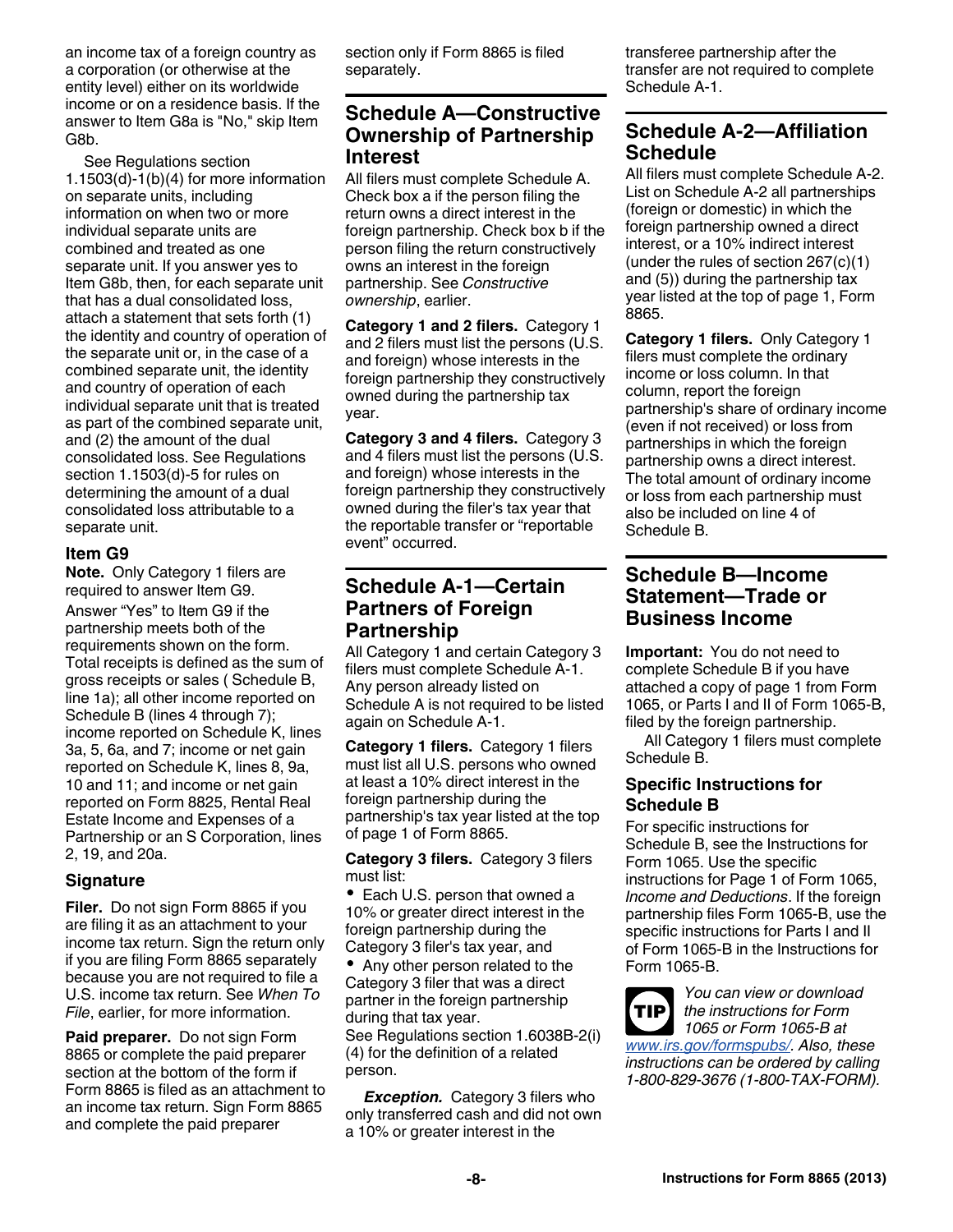### <span id="page-8-0"></span>**Schedule D—Capital Gains and Losses**

**Important:** Form 8865 filers use Schedule D (Form 1065), Capital Gains and Losses, to report capital gains and losses. You do not need to complete a separate Schedule D (Form 1065) if you have attached to Form 8865 a copy of the Schedule D from Form 1065 or Form 1065-B filed by the foreign partnership.

All Category 1 filers must complete Schedule D (Form 1065) to report sales or exchanges of capital assets, capital gain distributions, and nonbusiness bad debts. See the Instructions for Schedule D (Form 1065).

*You can view or download the Schedule D (Form 1065)*  **TIP** *and the Instructions for Schedule D (Form 1065) at* 

*[www.irs.gov/formspubs/](http://www.irs.gov/formspubs). Also, the form and its instructions can be ordered by calling 1-800-829-3676 (1-800-TAX-FORM).*

### **Schedules K and K-1—Partners' Distributive Share Items**

**Important:** You do not need to complete Schedules K or K-1 if you have attached to Form 8865 a copy of the Schedules K or K-1 from Form 1065 or Form 1065-B filed by the foreign partnership.

### **Schedule K**

Schedule K is a summary schedule of all of the partners' shares of the partnership income, credits, deductions, etc. Only Category 1 filers must complete Schedule K.

### **Schedule K-1**

Schedule K-1 is used to report a specific partner's share of the partnership income, deductions, credits, etc.

All Category 1 and 2 filers must complete Schedule K-1 for any direct interest they hold in the partnership. A Category 1 or 2 filer that does not own a direct interest is not required to complete Schedule K-1.

Category 1 filers must also complete Schedule K-1 for each U.S. person that directly owns a 10% or

greater direct interest in the partnership.

Provide the partner's beginning and year-end percentage interest in partnership profits, losses, capital, or deductions. These percentages should include any interest constructively owned by the filer.

Complete boxes 1 through 20 for any direct interest that the partner owns in the partnership.

*Example.* Partner A owns a 45% direct interest in foreign partnership (FPS). Partner A also owns 100% of the stock of a domestic corporation (DC), which owns a 10% direct interest in FPS. Therefore, Partner A is considered to own a 55% interest in FPS and is thus a Category 1 filer. When Partner A completes Schedule K-1 for itself, Partner A must report the distributive share of items allocated to Partner A's direct interest of 45% but not any items allocated to DC's 10% interest. When Partner A completes Schedule K-1 for DC (which Partner A must do because DC owns a direct 10% interest), Partner A must report on DC's Schedule K-1 only items allocated to DC's direct 10% interest.

Although the partnership is not subject to income tax, the partners are liable for tax on their shares of the partnership income, whether or not distributed, and must include their share of such items on their tax returns.

Allocations of income, gains, losses, deductions, or credits among the partners generally should be made according to the partnership agreement. See section 704 and the regulations thereunder.

### **General Reporting Instructions for Schedule K-1**

On each Schedule K-1, enter the information about the partnership and the partner in Parts I and II of the schedule (Items A through F). For Items E and F in Part II of Schedule K-1, see the instructions for the corresponding Items J and L of Schedule K-1 (Form 1065) in the instructions for Form 1065 under the heading *Specific Instructions (Schedule K-1 Only)*. In Part III, enter the partner's distributive share of each item of income, deduction, and credit and any other information the partner

needs to prepare the partner's tax return.

### **Item A2**

Enter the reference ID number used on Form 8865, line F2(b). For details, see the instructions for Item F2(b), earlier.

**Codes.** In box 11 and boxes 13 through 20, identify each item by entering a code in the column to the left of the dollar amount entry space. These codes are identified on the back of Schedule K-1.

**Attached statements.** Enter an asterisk (\*) after the code, if any, in the column to the left of the dollar amount entry space for each item for which you have attached a statement providing additional information. For those informational items that cannot be reported as a single dollar amount, enter the code and asterisk in the left column and write "STMT" in the dollar amount entry space to indicate the information is provided on an attached statement.

More than one attached statement can be placed on the same sheet of paper and should be identified in alphanumeric order by box number followed by the letter code (if any). For example: "Box 20, Code T—Depletion information —oil and gas" (followed by the information the partner needs).

### **Too few entry spaces on Sched-**

**ule K-1?** If there are more coded items than the number of spaces in box 11 or boxes 13 through 20, do not enter a code or dollar amount in the last entry space of the box. In the last entry space, enter an asterisk in the left column and enter "STMT" in the entry space to the right. Report the additional items on an attached statement and provide the box number, the code, description, and dollar amount or information for each additional item. For example: "Box 15, Code J—Work opportunity credit—\$1,000."

#### **Specific Instructions for Schedules K and K-1**

For the specific instructions for Schedules K and K-1, see the Instructions for Form 1065. If the foreign partnership files Form 1065-B, use the specific instructions for Schedules K and K-1 of Form 1065-B in the Instructions for Form 1065-B.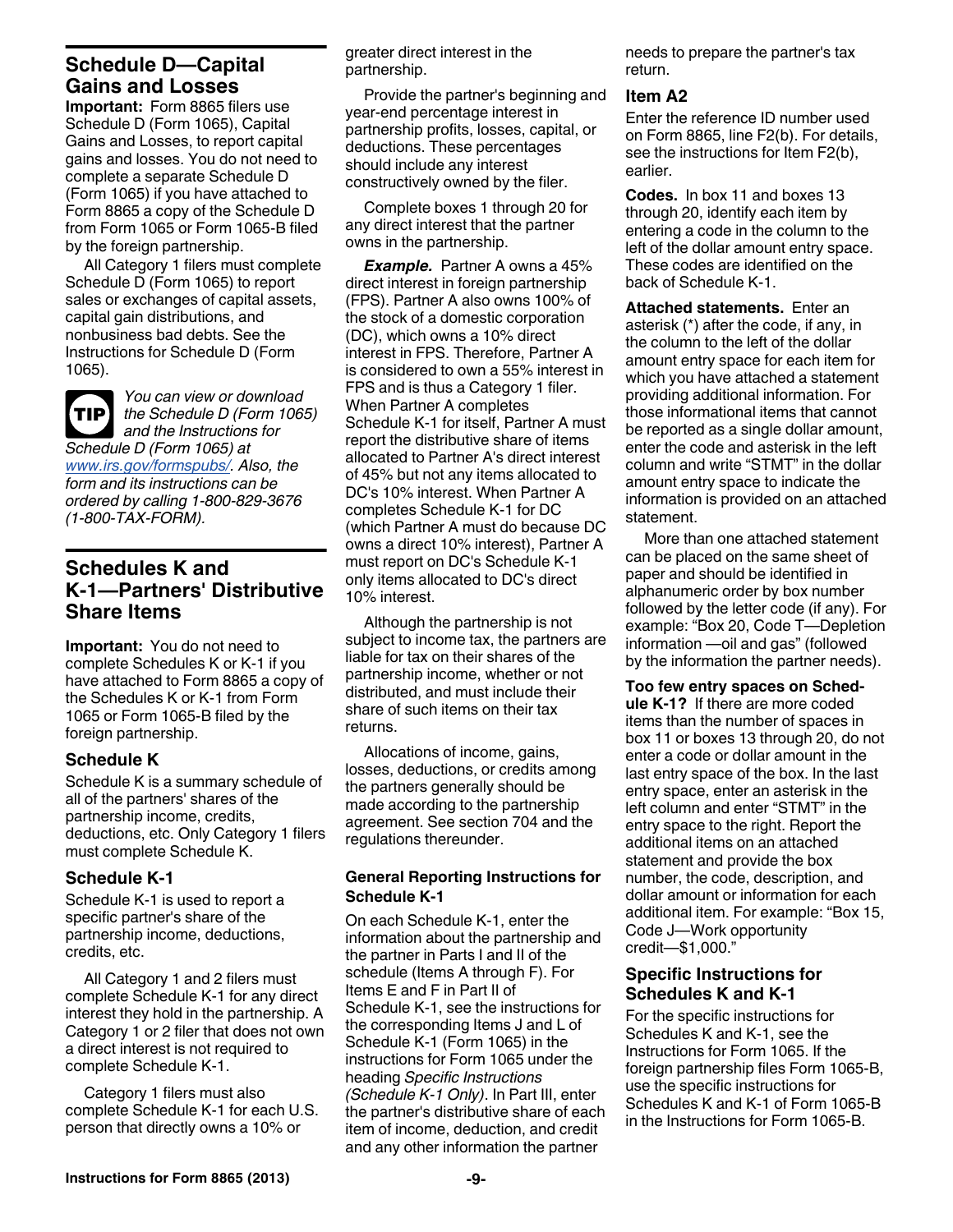### <span id="page-9-0"></span>**Schedule L—Balance Sheets per Books**

**Important:** You do not need to complete Schedule L if you have attached to Form 8865 a copy of the Schedule L from Form 1065 or Form 1065-B filed by the foreign partnership.

The balance sheets should agree with the partnership's books and records. Attach a statement explaining any differences.

Only Category 1 filers are required to complete Schedule L.

If you answered "Yes" to Item G9 on page 1 of Form 8865, you do not have to complete Schedule L.

Schedule L requires balance sheets prepared and translated into U.S. dollars in accordance with U.S. generally accepted accounting principles (GAAP).

*Exception.* If the partnership or any qualified business unit of the partnership uses the dollar approximate separate transactions method (DASTM), Schedule L should reflect the tax balance sheets prepared and translated into U.S. dollars according to Regulations section 1.985-3(d).

### **Specific Instructions for Schedule L**

For the specific instructions for Schedule L, see the Instructions for Form 1065. If the foreign partnership files Form 1065-B, use the specific instructions for Schedule L of Form 1065-B in the Instructions for Form 1065-B.

### **Schedule M—Balance Sheets for Interest Allocation**

All Category 1 filers must complete Schedule M. Schedule M should reflect the book values of the partnership's assets, as described in Temporary Regulations sections 1.861-9T(g)(2) and 1.861-12T. Assets should be characterized as U.S. assets or foreign assets in one or more separate limitation categories as provided in Temporary Regulations sections  $1.861 - 9T(g)(3)$  and 1.861-12T. The balance sheets should be prepared in U.S. dollars

under Temporary Regulations section 1.861-9T $(g)(2)(ii)$ .

*Exception.* If the partnership or any qualified business unit of the partnership uses DASTM, Schedule M should reflect the tax balance sheet prepared in U.S. dollars under Regulations section 1.985-3(d). See Temporary Regulations section 1.861-9T(g)(2)(ii) (A)(2) for more information on DASTM.

**Line 2.** Enter the partnership's foreign assets according to the following income limitation categories:

- Passive category.
- General category.
- Other (attach statement).

See the instructions for line 16 of Schedule K and section 904(d) for more information.

### **Schedule M-1—Reconciliation of Income (Loss) per Books With Income (Loss) per Return**

**Important:** You do not need to complete Schedule M-1 if you have attached to Form 8865 a copy of the Schedule M-1 from Form 1065 or Form 1065-B filed by the foreign partnership.

Form 8865 filers are not required to complete Schedule M-3 (Form 1065), Net Income (Loss) Reconciliation for Certain Partnerships.

Only Category 1 filers are required to complete Schedule M-1. If you answered "Yes" to Item G9 on page 1 of Form 8865, you do not have to complete Schedule M-1.

### **Specific Instructions for Schedule M-1**

For the specific instructions for Schedule M-1, see the Instructions for Form 1065. If the foreign partnership files Form 1065-B, use the specific instructions for Schedule M-1 of Form 1065-B in the Instructions for Form 1065-B.

### **Schedule M-2—Analysis of Partners' Capital Accounts**

**Important:** You do not need to complete Schedule M-2 if you have attached to Form 8865 a copy of the Schedule M-2 from Form 1065 or Form 1065-B filed by the foreign partnership.

Only Category 1 filers are required to complete Schedule M-2. If you answered "Yes" to Item G9 on page 1 of Form 8865, you do not have to complete Schedule M-2.

### **Specific Instructions for Schedule M-2**

For the specific instructions for Schedule M-2, see the Instructions for Form 1065. If the foreign partnership files Form 1065-B, use the specific instructions for Schedule M-2 of Form 1065-B in the Instructions for Form 1065-B.

### **Schedule N—Transactions Between Controlled Foreign Partnership and Partners or Other Related Entities**

All Category 1 filers must complete Schedule N and report all transactions of the foreign partnership during the tax year of the partnership listed on the top of page 1 of Form 8865. A Category 1 filer filing a Form 8865 for other Category 1 filers under the multiple Category 1 filers exception must complete a Schedule N for itself and a separate Schedule N for each Category 1 filer not filing Form 8865.

Category 2 filers are required to complete columns (a), (b), and (c) of Schedule N. Category 2 filers do not have to complete column (d).

**Column (a).** Use column (a) to report transactions between the foreign partnership and the person filing the Form 8865.

**Column (d).** Use column (d) to report transactions between the foreign partnership and any U.S. person with a 10% or more direct interest in the foreign partnership. If such person also qualifies under column (b), do not report transactions between the foreign partnership and that person under column (d). Report the transactions only under column (b).

**Lines 6 and 16.** Enter distributions received from other partnerships and distributions from the foreign partnership for which this form is being completed.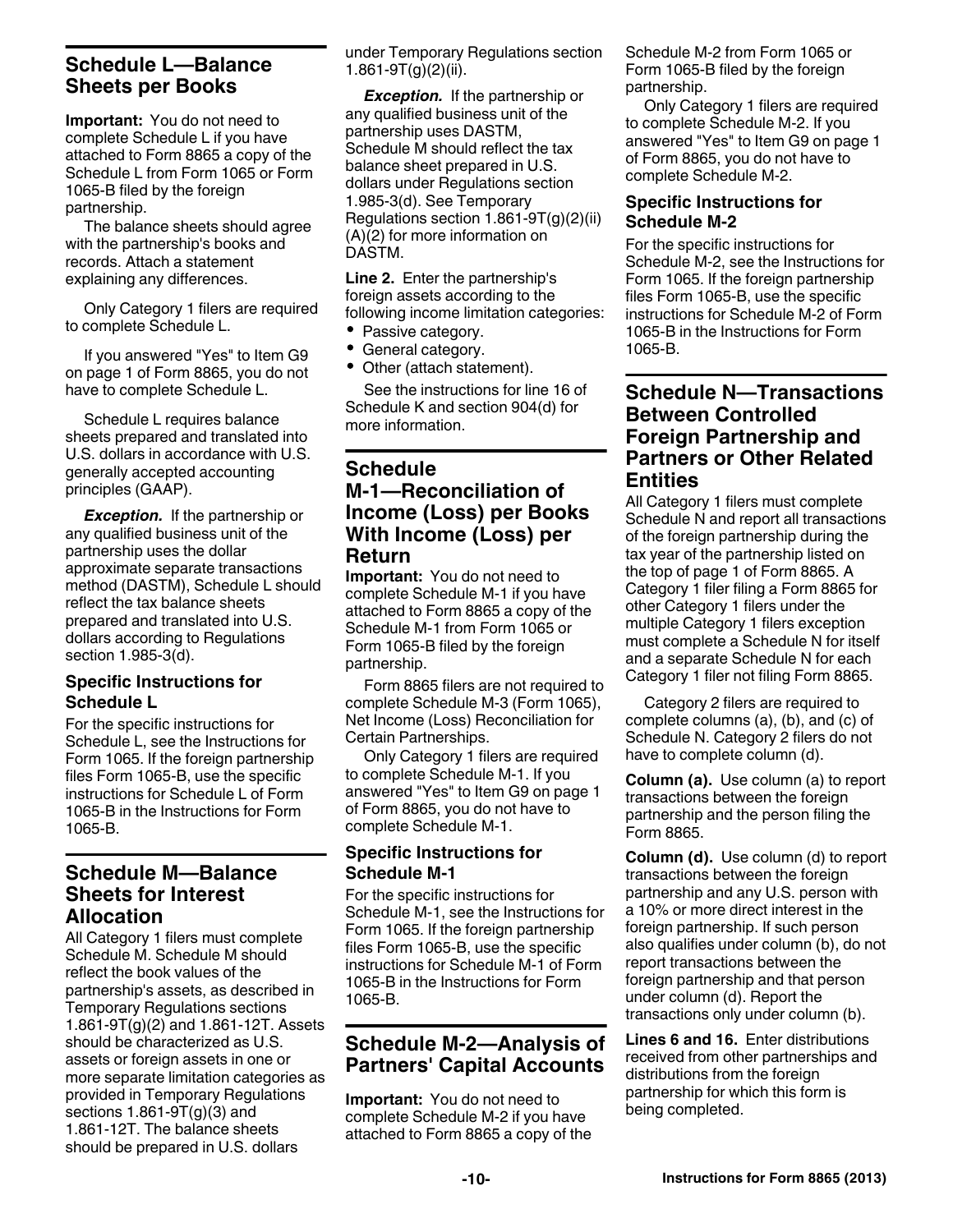<span id="page-10-0"></span>**Lines 20 and 21.** Enter the largest outstanding balances during the year of gross amounts borrowed from, and gross amounts lent to, the related parties described in columns (a) through (d). Do not enter aggregate cash flows, year-end loan balances, average balances, or net balances. Do not include open account balances resulting from sales and purchases reported under other items listed on Schedule N that arise and are collected in full in the ordinary course of business.

### **Schedule O—Transfer of Property to a Foreign Partnership**

**Note.** Category 3 filers must complete Schedule O.

**Reference ID number.** Use the reference ID number shown on Form 8865, line F2(b). For details, see the instructions for Item F2(b), earlier.

### **Part I—Transfers Reportable Under Section 6038B**

Part I is used to report the transfer of property to a foreign partnership. Provide the information required in columns (a) through (g) with respect to each contribution of property to the foreign partnership that must be reported. If you contributed property with a FMV greater than its tax basis (appreciated property), or intangible property, provide the information required in columns (a) through (g) separately with respect to each item of property transferred (except to the extent you are allowed to aggregate the property under Regulations sections 1.704-3(e)(2), (3), and (4)). Provide a general description of each item of property in the *Supplemental Information Required To Be Reported*  section. For all other property contributed, aggregate by the categories listed in Part I.

**Column (a).** Enter the date of the transfer. If the transfer was composed of a series of transactions over multiple dates, enter the date the transfer was completed.

**Column (b).** Enter the number of items of property transferred.

**Column (c).** Enter the FMV of the property contributed (measured as of the date of the transfer).

**Column (d).** Enter your adjusted basis in the property contributed on the date of the transfer. See sections 1011 through 1016 for more information on the determination of adiusted basis.

**Column (e).** If you contributed appreciated property, enter the method (traditional, traditional with curative allocations, or remedial) used by the partnership to make section 704(c) allocations with respect to each item of property. See Regulations section 1.704-3(b), (c), and (d) for more information on these allocation methods.

**Column (f).** Enter the amount of gain, if any, recognized on the transfer. See sections 721(b) and 904(f)(3).

**Column (g).** Enter your percentage interest in the partnership immediately after the transfer. To the extent your percentage interest in the partnership differs among capital, profits, losses, or deductions, enter "See Below" and state the different percentages.

**Supplemental information required to be reported.** Enter any information from Part I that is required to be reported in greater detail. Identify the applicable column number next to the information entered in this section. In addition, if you contributed property to a foreign partnership as part of a wider transaction, briefly describe the entire transaction.

### **Part II—Dispositions Reportable Under Section 6038B**

Use Part II to report certain dispositions by a foreign partnership. If you were required to report a transfer of appreciated property to the partnership, and the partnership disposes of the property while you are still a direct or constructive partner, you must report that disposition in Part II. If the partnership disposes of the property in a nonrecognition transaction and receives in exchange substituted basis property, report the subsequent disposition of the substituted basis property in the same manner as provided for the contributed property. See section 7701(a)(42) for the definition of substituted basis property and Regulations section 1.704-3(a)(8) for more information.

**Column (a).** Provide a brief description of the property disposed of by the partnership. If you are reporting the disposition of substituted basis property received by the partnership in a nonrecognition transaction in exchange for appreciated property contributed by you, enter "See Attached." Attach a statement providing brief descriptions of both the property contributed by you to the partnership and the substituted basis property received by the partnership in exchange for that property.

**Column (b).** Enter the date that you transferred this property to the partnership. If you are reporting the disposition of substituted basis property received by the partnership in a nonrecognition transaction in exchange for property previously contributed by you, enter "See Attached." Attach a statement showing both the date you transferred the appreciated property to the partnership and the date the partnership exchanged the property for substituted basis property in a nonrecognition transaction. See Regulations section 1.6038B-2.

**Column (c).** Enter the date that the partnership disposed of the property.

**Column (d).** Briefly describe how the partnership disposed of the property (for example, by sale or exchange).

**Column (e).** Enter the amount of gain, if any, recognized by the partnership on the disposition of property.

**Column (f).** Enter the amount of depreciation recapture, if any, recognized by the partnership on the disposition of property. See Regulations section 1.1245-1(e) and 1.1250-1(f).

**Column (g).** Enter the amount of gain from column (e) allocated to you.

**Column (h).** Enter the amount of depreciation recapture from column (f) allocated to you. See Regulations sections 1.1245-1(e) and 1.1250-1(f). If you recognize any section 1254 recapture on the partnership's disposition of natural resource recapture property, enter "See Attached" and attach a statement calculating the amount of recapture. See Regulations section 1.1254-5.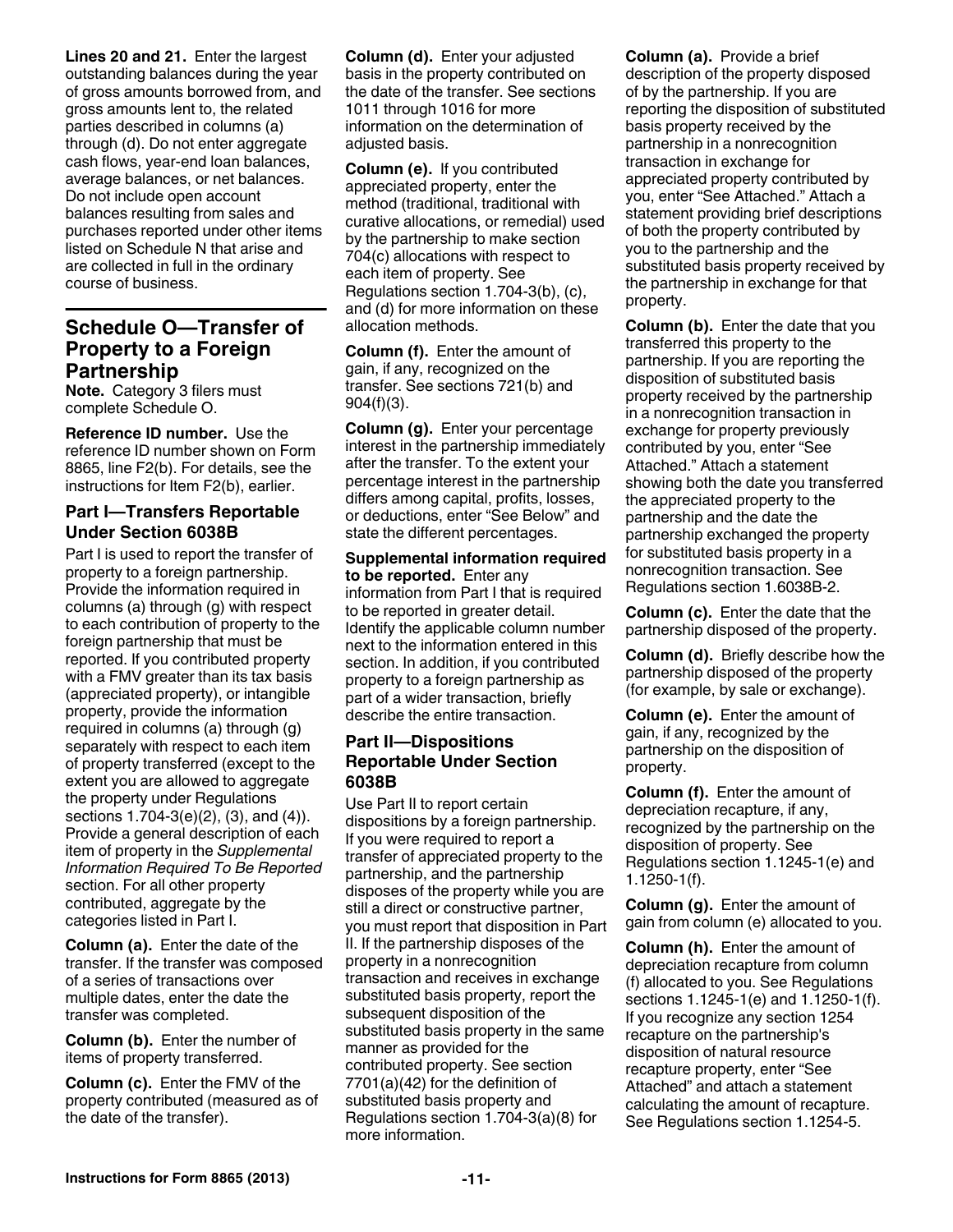### <span id="page-11-0"></span>**Part III—Gain Recognition Under Section 904(f)(3) or (f)(5) (F)**

If gain recognition was required with respect to any transfer reported in Part I under section 904(f)(3) and (f) (5)(F), attach a statement identifying the transfer and the amount of gain recognized.

### **Schedule P—Acquisitions, Dispositions, and Changes of Interests in a Foreign Partnership**

Use Schedule P to report the acquisition, disposition, and change of interest in a foreign partnership.

*Every Category 4 filer must complete Schedule P.*

**Reference ID number.** Use the reference ID number shown on Form 8865, line F2(b). For details, see the instructions for Item F2(b), earlier.

### **Part I—Acquisitions**

Part I is completed by Category 4 filers required to report an acquisition of an interest in a foreign partnership. See *Categories of Filers*, earlier, for more details about which types of acquisitions must be reported.

**Column (a).** If you acquired the interest in the foreign partnership by purchase, gift, inheritance, or in a distribution from a trust, estate, partnership, or corporation, enter the name, address, and identifying number (if any) of the person from whom you acquired the interest.

**Column (b).** Enter the date of the acquisition. If the acquisition was composed of a series of transactions over multiple dates, enter the date the acquisition was completed.

**Column (c).** Enter the FMV of the interest you acquired in the partnership (measured as of the date of acquisition).

**Column (d).** Enter your basis in the acquired partnership interest

(measured as of the date of acquisition). See sections 722 and 742.

**Columns (e) and (f).** Enter your total direct percentage interest in the partnership both before and immediately after the acquisition. To the extent your direct percentage interest in the partnership differs among capital, profits, losses, or deductions, enter "See Below" and state the different percentages in Part IV.

### **Part II—Dispositions**

This section is completed by U.S. persons who are Category 4 filers because they disposed of an interest in a foreign partnership. See *[Categories of Filers](#page-1-0)*, earlier, for more details about what types of dispositions must be reported. For each disposition reported in Part II, indicate in Part IV whether a statement is required by Regulations section 1.751-1(a)(3) to be filed with respect to the disposition.

**Column (a).** Unless you disposed of the interest by withdrawing, in whole or in part, from the partnership, enter the name, address, and identifying number (if any) of the person to whom you transferred the interest in the foreign partnership.

**Column (b).** Enter the date of the disposition. If the disposition was composed of a series of transactions over multiple dates, enter the date the disposition was completed.

**Column (c).** Enter the FMV of the interest you disposed of in the partnership (measured as of the date of disposition). If you recognized gain or loss on the disposition, state the amount of gain or loss in Part IV. See section 741.

**Column (d).** Enter your adjusted basis in the partnership interest disposed of immediately before the disposition. See section 705.

**Columns (e) and (f).** Enter your total direct percentage interest in the

partnership both before and immediately after the disposition. To the extent your percentage interest in the partnership differs among capital, profits, losses, or deductions, enter "See Below" and state the different percentages in Part IV.

### **Part III—Change in Proportional Interest**

This section is completed by U.S. persons who are Category 4 filers because their direct proportional interest in the foreign partnership changed. See *[Categories of Filers](#page-1-0)*, earlier, for more details about which changes in proportional interest must be reported.

**Column (a).** Briefly describe the event that caused your interest in the partnership to change (for example, the admission of a new partner).

**Column (b).** Enter the date of the change. If the change resulted from a series of transactions over multiple dates, enter the date the change was completed.

**Column (c).** Enter the FMV of your interest in the partnership immediately before the change.

**Column (d).** Enter your basis in your partnership interest immediately before the change.

**Columns (e) and (f).** Enter your direct percentage interest in the partnership both before and immediately after the change. To the extent your percentage interest in the partnership differs among capital, profits, losses, or deductions, enter "See Below" and state the different percentages in Part IV.

### **Part IV—Supplemental Information Required To Be Reported**

Enter any information asked for in Part I, Part II, or Part III that must be reported in detail. Identify the applicable part number and column next to the information entered in Part IV.

**Privacy Act and Paperwork Reduction Act Notice.** We ask for the information on this form and its schedules to carry out the Internal Revenue laws of the United States. We need this information to ensure that you are complying with the revenue laws and to allow us to figure and collect the right amount of tax. Sections 6038, 6038B, and 6046A require you to provide this information. Section 6109 requires you to provide your identification number. Failure to provide all of the requested information in a timely manner or providing false information may subject you to penalties.

You are not required to provide the information requested on a form that is subject to the Paperwork Reduction Act unless the form displays a valid OMB control number. Books or records relating to a form or its instructions must be retained as long as their contents may become material in the administration of any Internal Revenue law. Generally, tax returns and return information are confidential, as required by section 6103. However, section 6103 allows or requires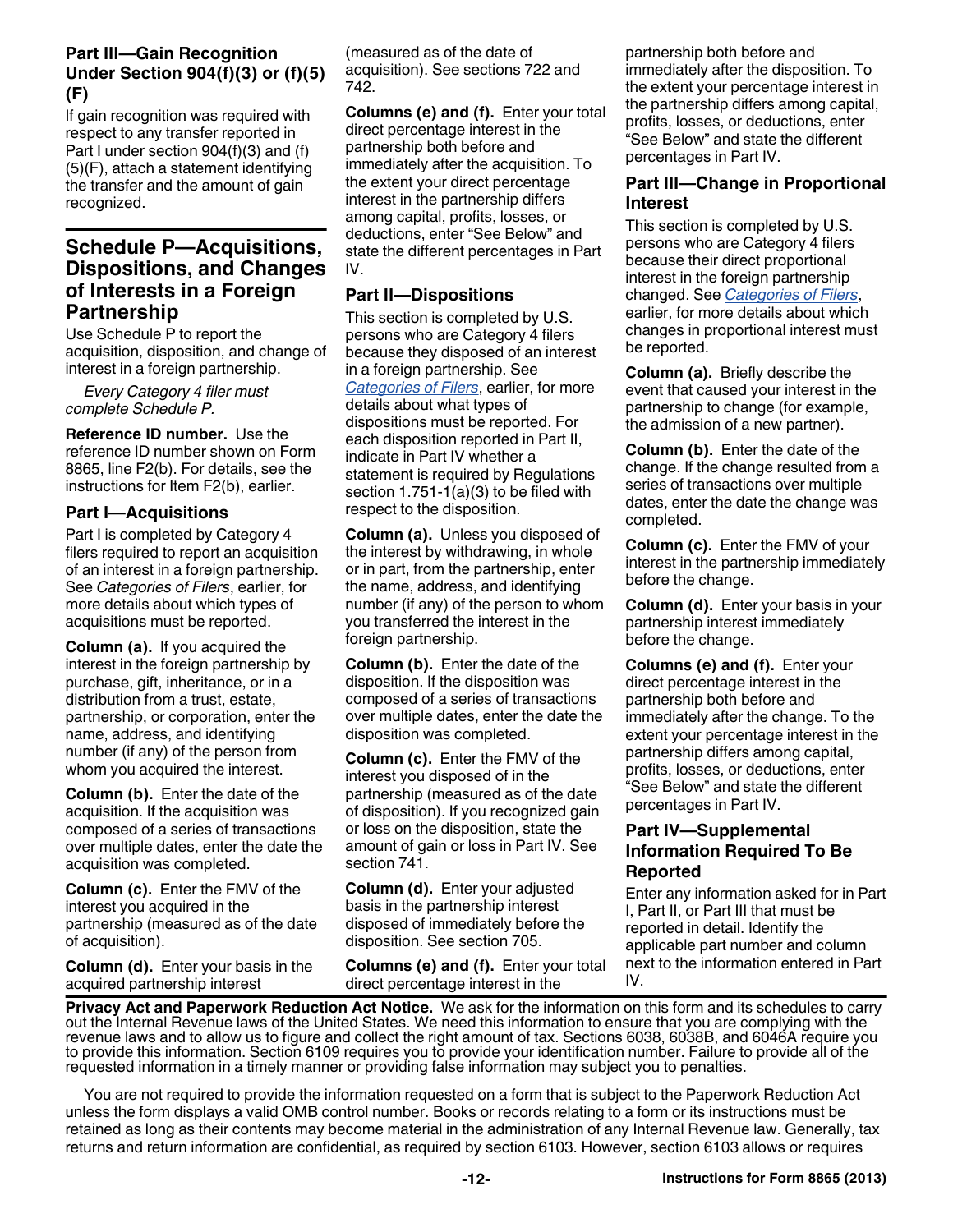the Internal Revenue Service to disclose or give such information to the Department of Justice for civil and criminal litigation, and to cities, states, the District of Columbia, and U.S. commonwealths and possessions for use in administering their tax laws. We may also disclose this information to other countries under a tax treaty, to federal and state agencies to enforce federal nontax criminal laws, or to federal law enforcement and intelligence agencies to combat terrorism.

The time needed to complete and file this form and related schedule will vary depending on individual circumstances. The estimated burden for individual taxpayers filing this form is approved under OMB control number 1545–0074 and is included in the estimates shown in the instructions for their individual income tax return. The estimated burden for all other taxpayers who file this form is shown below.

| Recordkeeping   | Learning about the<br>law or the form | Preparing, copying, assembling, and<br>sending the form to the IRS |
|-----------------|---------------------------------------|--------------------------------------------------------------------|
| 66 hr., 58 min. | 23 hr., 11 min.                       | 36 hr., 5 min.                                                     |
| 13 hr., 38 min. | 41 min.                               | 57 min.                                                            |
| 12 hr., 12 min. | 2 hr., 22 min.                        | 2 hr., 41 min.                                                     |
| 5 hr., 15 min.  | 35 min.                               | 42 min.                                                            |
|                 |                                       |                                                                    |

If you have comments concerning the accuracy of these time estimates or suggestions for making this form and related schedules simpler, we would be happy to hear from you. See the instructions for the tax return with which this form is filed. If you do not have to file a tax return, see the instructions for the return you would be required to file.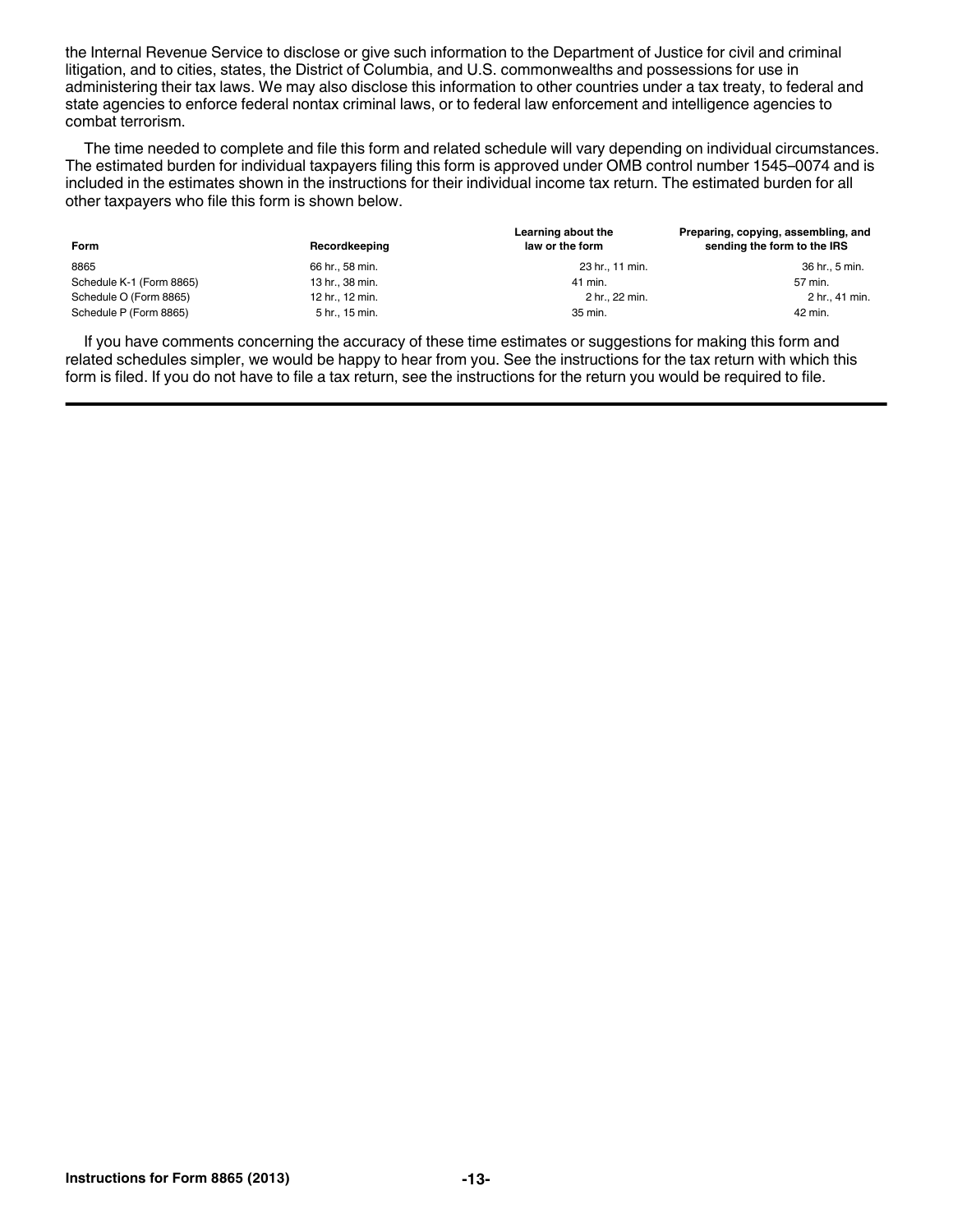#### **Codes for Principal Business Activity and Principal Product or Service**

This list of Principal Business Activities and their<br>associated codes is designed to classify an<br>enterprise by the type of activity in which it is<br>engaged to facilitate the administration of the<br>Internal Revenue Code. Thes

Using the list of activities and codes below,<br>determine from which activity the business derives<br>the largest percentage of its "otal receipts." Total<br>receipts is defined as the sum of gross receipts or<br>sales (Scheldue B, l purchases raw materials and supplies them to a

subcontractor to produce the finished product, but retains title to the product, the business is considered a manufacturer and must use one of the manufacturing codes (311110–339900).

Once the Principal Business Activity is determined, enter the six-digit code from the list below on page 1, Item F6. Also enter a brief description of the business activity in Item F7.

| Agriculture, Forestry, Fishing                                   |                      | 237210 Land Subdivision                                       |                      | <b>Wood Product Manufacturing</b>                                    |               | 332700 Machine Shops; Turned                                           |
|------------------------------------------------------------------|----------------------|---------------------------------------------------------------|----------------------|----------------------------------------------------------------------|---------------|------------------------------------------------------------------------|
| and Hunting                                                      |                      | 237310 Highway, Street, & Bridge                              |                      | 321110 Sawmills & Wood                                               |               | Product; & Screw, Nut, & Bolt<br>Mfg                                   |
| <b>Crop Production</b>                                           |                      | Construction                                                  |                      | Preservation                                                         |               | 332810 Coating, Engraving, Heat                                        |
| 111100 Oilseed & Grain Farming                                   |                      | 237990 Other Heavy & Civil<br><b>Engineering Construction</b> |                      | 321210 Veneer, Plywood, &<br><b>Engineered Wood Product</b>          |               | Treating, & Allied Activities                                          |
| 111210 Vegetable & Melon Farming                                 |                      | <b>Specialty Trade Contractors</b>                            |                      | Mfg                                                                  |               | 332900 Other Fabricated Metal                                          |
| (including potatoes & yams)                                      |                      | 238100 Foundation, Structure, &                               |                      | 321900 Other Wood Product Mfg                                        |               | <b>Product Mfg</b>                                                     |
| 111300 Fruit & Tree Nut Farming                                  |                      | <b>Building Exterior Contractors</b>                          |                      | <b>Paper Manufacturing</b>                                           |               | <b>Machinery Manufacturing</b>                                         |
| 111400 Greenhouse, Nursery, &                                    |                      | (including framing carpentry,                                 |                      | 322100 Pulp, Paper, & Paperboard                                     |               | 333100 Agriculture, Construction, &                                    |
| <b>Floriculture Production</b>                                   |                      | masonry, glass, roofing, &<br>siding)                         |                      | <b>Mills</b>                                                         |               | Mining Machinery Mfg                                                   |
| 111900 Other Crop Farming<br>(including tobacco, cotton,         |                      | 238210 Electrical Contractors                                 |                      | 322200 Converted Paper Product Mfg                                   |               | 333200 Industrial Machinery Mfg                                        |
| sugarcane, hay, peanut,                                          |                      | 238220 Plumbing, Heating, &                                   |                      | <b>Printing and Related Support</b>                                  |               | 333310 Commercial & Service<br>Industry Machinery Mfg                  |
| sugar beet & all other crop                                      |                      | Air-Conditioning Contractors                                  | <b>Activities</b>    | 323100 Printing & Related Support                                    |               | 333410 Ventilation, Heating,                                           |
| farming)                                                         |                      | 238290 Other Building Equipment                               |                      | Activities                                                           |               | Air-Conditioning, &                                                    |
| <b>Animal Production</b>                                         |                      | Contractors                                                   |                      | <b>Petroleum and Coal Products</b>                                   |               | <b>Commercial Refrigeration</b><br>Equipment Mfg                       |
| 112111 Beef Cattle Ranching &<br>Farming                         |                      | 238300 Building Finishing<br>Contractors (including           | Manufacturing        |                                                                      |               | 333510 Metalworking Machinery Mfg                                      |
| 112112 Cattle Feedlots                                           |                      | drywall, insulation, painting,                                |                      | 324110 Petroleum Refineries                                          |               | 333610 Engine, Turbine & Power                                         |
| 112120 Dairy Cattle & Milk Production                            |                      | wallcovering, flooring, tile, &                               |                      | (including integrated)                                               |               | <b>Transmission Equipment Mfg</b>                                      |
| 112210 Hog & Pig Farming                                         |                      | finish carpentry)                                             |                      | 324120 Asphalt Paving, Roofing, &<br><b>Saturated Materials Mfg</b>  |               | 333900 Other General Purpose                                           |
| 112300 Poultry & Egg Production                                  | 238900               | <b>Other Specialty Trade</b><br>Contractors (including site   |                      | 324190 Other Petroleum & Coal                                        |               | <b>Machinery Mfg</b>                                                   |
| 112400 Sheep & Goat Farming                                      |                      | preparation)                                                  |                      | <b>Products Mfg</b>                                                  |               | <b>Computer and Electronic Product</b>                                 |
| 112510 Aquaculture (including                                    |                      | Manufacturing                                                 |                      | <b>Chemical Manufacturing</b>                                        | Manufacturing |                                                                        |
| shellfish & finfish farms &<br>hatcheries)                       |                      | <b>Food Manufacturing</b>                                     |                      | 325100 Basic Chemical Mfg                                            |               | 334110 Computer & Peripheral<br><b>Equipment Mfg</b>                   |
| 112900 Other Animal Production                                   |                      | 311110 Animal Food Mfg                                        |                      | 325200 Resin, Synthetic Rubber, &                                    |               | 334200 Communications Equipment                                        |
| <b>Forestry and Logging</b>                                      |                      | 311200 Grain & Oilseed Milling                                |                      | Artificial & Synthetic Fibers &<br>Filaments Mfg                     |               | Mfg                                                                    |
| 113110 Timber Tract Operations                                   |                      | 311300 Sugar & Confectionery                                  |                      | 325300 Pesticide, Fertilizer, & Other                                |               | 334310 Audio & Video Equipment                                         |
| 113210 Forest Nurseries & Gathering                              |                      | <b>Product Mfg</b>                                            |                      | <b>Agricultural Chemical Mfg</b>                                     |               | Mfg                                                                    |
| of Forest Products                                               |                      | 311400 Fruit & Vegetable Preserving                           |                      | 325410 Pharmaceutical & Medicine                                     |               | 334410 Semiconductor & Other<br>Electronic Component Mfg               |
| 113310 Logging                                                   |                      | & Specialty Food Mfg<br>311500 Dairy Product Mfg              |                      | Mfg                                                                  |               | 334500 Navigational, Measuring,                                        |
| <b>Fishing, Hunting and Trapping</b>                             |                      | 311610 Animal Slaughtering and                                |                      | 325500 Paint, Coating, & Adhesive<br>Mfg                             |               | Electromedical, & Control                                              |
| 114110 Fishing                                                   |                      | Processing                                                    |                      | 325600 Soap, Cleaning Compound, &                                    |               | Instruments Mfg                                                        |
| 114210 Hunting & Trapping                                        |                      | 311710 Seafood Product Preparation                            |                      | <b>Toilet Preparation Mfg</b>                                        |               | 334610 Manufacturing & Reproducing<br>Magnetic & Optical Media         |
| <b>Support Activities for Agriculture</b><br>and Forestry        |                      | & Packaging                                                   |                      | 325900 Other Chemical Product &                                      |               | Electrical Equipment, Appliance,                                       |
| 115110 Support Activities for Crop                               |                      | 311800 Bakeries, Tortilla & Dry Pasta<br>Mfg                  |                      | <b>Preparation Mfg</b>                                               |               | and Component Manufacturing                                            |
| Production (including cotton                                     |                      | 311900 Other Food Mfg (including                              | Manufacturing        | <b>Plastics and Rubber Products</b>                                  |               | 335100 Electric Lighting Equipment                                     |
| ginning, soil preparation,                                       |                      | coffee, tea, flavorings &                                     |                      | 326100 Plastics Product Mfg                                          |               | Mfg                                                                    |
| planting, & cultivating)<br>115210 Support Activities for Animal |                      | seasonings)                                                   |                      | 326200 Rubber Product Mfg                                            |               | 335200 Household Appliance Mfg                                         |
| Production                                                       |                      | <b>Beverage and Tobacco Product</b>                           |                      | <b>Nonmetallic Mineral Product</b>                                   |               | 335310 Electrical Equipment Mfg<br>335900 Other Electrical Equipment & |
| 115310 Support Activities For                                    | Manufacturing        | 312110 Soft Drink & Ice Mfg                                   | <b>Manufacturing</b> |                                                                      |               | <b>Component Mfg</b>                                                   |
| Forestry                                                         |                      | 312120 Breweries                                              |                      | 327100 Clay Product & Refractory                                     |               | <b>Transportation Equipment</b>                                        |
| Mining                                                           |                      | 312130 Wineries                                               |                      | Mfg                                                                  | Manufacturing |                                                                        |
| 211110 Oil & Gas Extraction                                      |                      | 312140 Distilleries                                           |                      | 327210 Glass & Glass Product Mfg<br>327300 Cement & Concrete Product |               | 336100 Motor Vehicle Mfg                                               |
| 212110 Coal Mining                                               |                      | 312200 Tobacco Manufacturing                                  |                      | Mfg                                                                  |               | 336210 Motor Vehicle Body & Trailer                                    |
| 212200 Metal Ore Mining                                          |                      | <b>Textile Mills and Textile Product</b>                      |                      | 327400 Lime & Gypsum Product Mfg                                     |               | Mfg<br>336300 Motor Vehicle Parts Mfg                                  |
| 212310 Stone Mining & Quarrying                                  | Mills                |                                                               |                      | 327900 Other Nonmetallic Mineral                                     |               | 336410 Aerospace Product & Parts                                       |
| 212320 Sand, Gravel, Clay, &                                     |                      | 313000 Textile Mills                                          |                      | <b>Product Mfg</b>                                                   |               | Mfg                                                                    |
| Ceramic & Refractory<br>Minerals Mining & Quarrying              |                      | 314000 Textile Product Mills                                  |                      | <b>Primary Metal Manufacturing</b>                                   |               | 336510 Railroad Rolling Stock Mfg                                      |
| 212390 Other Nonmetallic Mineral                                 |                      | <b>Apparel Manufacturing</b>                                  |                      | 331110 Iron & Steel Mills & Ferroalloy<br>Mfg                        |               | 336610 Ship & Boat Building                                            |
| Mining & Quarrying                                               |                      | 315100 Apparel Knitting Mills                                 |                      | 331200 Steel Product Mfg from                                        |               | 336990 Other Transportation                                            |
| 213110 Support Activities for Mining                             |                      | 315210 Cut & Sew Apparel<br>Contractors                       |                      | <b>Purchased Steel</b>                                               |               | <b>Equipment Mfg</b>                                                   |
| Utilities                                                        |                      | 315220 Men's & Boys' Cut & Sew                                |                      | 331310 Alumina & Aluminum                                            | Manufacturing | <b>Furniture and Related Product</b>                                   |
| 221100 Electric Power Generation,                                |                      | Apparel Mfg                                                   |                      | <b>Production &amp; Processing</b>                                   |               | 337000 Furniture & Related Product                                     |
| <b>Transmission &amp; Distribution</b>                           |                      | 315240 Women's, Girls' & Infants' Cut                         |                      | 331400 Nonferrous Metal (except<br>Aluminum) Production &            |               | Manufacturing                                                          |
| 221210 Natural Gas Distribution                                  |                      | & Sew Apparel Mfg                                             |                      | Processing                                                           |               | <b>Miscellaneous Manufacturing</b>                                     |
| 221300 Water, Sewage & Other                                     |                      | 315280 Other Cut & Sew Apparel Mfg                            |                      | 331500 Foundries                                                     |               | 339110 Medical Equipment &                                             |
| Systems<br>221500 Combination Gas & Electric                     |                      | 315990 Apparel Accessories & Other<br>Apparel Mfg             |                      | <b>Fabricated Metal Product</b>                                      |               | Supplies Mfg                                                           |
|                                                                  |                      | <b>Leather and Allied Product</b>                             | <b>Manufacturing</b> |                                                                      |               | 339900 Other Miscellaneous<br>Manufacturing                            |
| Construction                                                     | <b>Manufacturing</b> |                                                               |                      | 332110 Forging & Stamping                                            |               | <b>Wholesale Trade</b>                                                 |
| <b>Construction of Buildings</b>                                 |                      | 316110 Leather & Hide Tanning &                               |                      | 332210 Cutlery & Handtool Mfg                                        |               |                                                                        |
| 236110 Residential Building<br>Construction                      |                      | Finishing                                                     |                      | 332300 Architectural & Structural<br>Metals Mfg                      | Goods         | <b>Merchant Wholesalers, Durable</b>                                   |
| 236200 Nonresidential Building                                   |                      | 316210 Footwear Mfg (including<br>rubber & plastics)          |                      | 332400 Boiler, Tank, & Shipping                                      |               | 423100 Motor Vehicle & Motor                                           |
| Construction                                                     |                      | 316990 Other Leather & Allied                                 |                      | <b>Container Mfg</b>                                                 |               | Vehicle Parts & Supplies                                               |
| <b>Heavy and Civil Engineering</b>                               |                      | <b>Product Mfg</b>                                            |                      | 332510 Hardware Mfg                                                  |               | 423200 Furniture & Home Furnishings                                    |
| Construction                                                     |                      |                                                               |                      | 332610 Spring & Wire Product Mfg                                     |               | 423300 Lumber & Other Construction                                     |
| 237100 Utility System Construction                               |                      |                                                               |                      |                                                                      |               | <b>Materials</b>                                                       |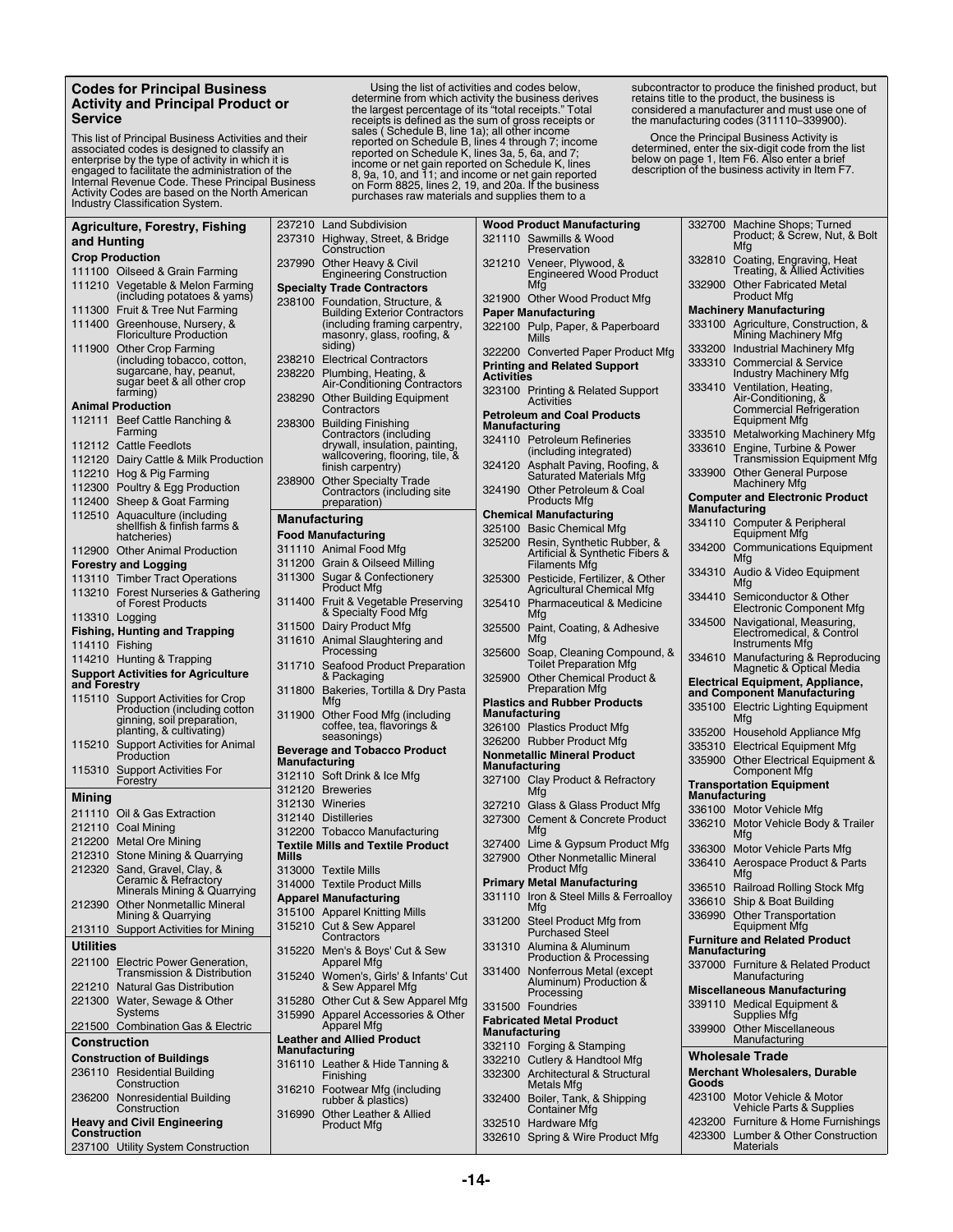### **Codes for Principal Business Activity and Principal Product or Service** *(Continued)*

| 423400                  | Professional & Commercial                                      | 445230           |
|-------------------------|----------------------------------------------------------------|------------------|
|                         | Equipment & Supplies                                           | 445291           |
| 423500                  | Metal & Mineral (except                                        | 445292           |
|                         | Petroleum)                                                     | 445299           |
| 423600                  | Household Appliances &                                         |                  |
| 423700                  | Electrical & Electronic Goods                                  | 445310           |
|                         | Hardware, & Plumbing &<br>Heating Equipment &                  | <b>Health</b>    |
|                         | <b>Supplies</b>                                                | 446110           |
| 423800                  | Machinery, Equipment, &                                        | 446120           |
|                         | Supplies                                                       |                  |
| 423910                  | Sporting & Recreational<br>Goods & Supplies                    | 446130<br>446190 |
| 423920                  | Toy & Hobby Goods &                                            |                  |
|                         | Supplies                                                       | Gasoli           |
| 423930                  | Recyclable Materials                                           | 447100           |
| 423940                  | Jewelry, Watch, Precious<br>Stone, & Precious Metals           |                  |
|                         |                                                                | <b>Clothir</b>   |
| 423990                  | <b>Other Miscellaneous Durable</b><br>Goods                    | Stores           |
|                         | Merchant Wholesalers, Nondurable                               | 448110<br>448120 |
| Goods                   |                                                                | 448130           |
| 424100                  | Paper & Paper Products                                         |                  |
| 424210                  | Drugs & Druggists' Sundries                                    | 448140           |
| 424300                  | Apparel, Piece Goods, &                                        | 448150           |
|                         | <b>Notions</b>                                                 | 448190           |
| 424400                  | <b>Grocery &amp; Related Products</b>                          | 448210           |
| 424500                  | <b>Farm Product Raw Materials</b>                              | 448310           |
| 424600                  | <b>Chemical &amp; Allied Products</b>                          | 448320           |
| 424700                  | Petroleum & Petroleum<br>Products                              |                  |
| 424800                  | Beer, Wine, & Distilled                                        | Sportii<br>Music |
|                         | <b>Alcoholic Beverages</b>                                     | 451110           |
| 424910                  | <b>Farm Supplies</b>                                           | 451120           |
| 424920                  | Book, Periodical, &                                            | 451130           |
|                         | Newspapers                                                     |                  |
| 424930                  | Flower, Nursery Stock, &<br>Florists' Supplies                 | 451140           |
| 424940                  | <b>Tobacco &amp; Tobacco Products</b>                          |                  |
| 424950                  | Paint, Varnish, & Supplies                                     | 451211           |
| 424990                  | <b>Other Miscellaneous</b>                                     | 451212           |
|                         | <b>Nondurable Goods</b>                                        | Genera           |
|                         | <b>Wholesale Electronic Markets and</b>                        | 452110           |
|                         |                                                                | 452900           |
|                         | <b>Agents and Brokers</b>                                      |                  |
| 425110                  | <b>Business to Business</b>                                    |                  |
|                         | <b>Electronic Markets</b>                                      | Miscel           |
| 425120                  | Wholesale Trade Agents &<br><b>Brokers</b>                     | 453110<br>453210 |
|                         |                                                                |                  |
| <b>Retail Trade</b>     |                                                                | 453220           |
|                         | <b>Motor Vehicle and Parts Dealers</b>                         |                  |
| 441110                  | <b>New Car Dealers</b>                                         | 453310           |
| 441120<br>441210        | <b>Used Car Dealers</b>                                        | 453910           |
| 441222                  | <b>Recreational Vehicle Dealers</b><br><b>Boat Dealers</b>     | 453920           |
| 441228                  |                                                                | 453930           |
|                         | Motorcycle, ATV, & All other<br><b>Motor Vehicle Dealers</b>   | 453990           |
| 441300                  | Automotive Parts,                                              |                  |
|                         | <b>Accessories, &amp; Tire Stores</b>                          |                  |
|                         | <b>Furniture and Home Furnishings</b>                          | <b>Nonsto</b>    |
| <b>Stores</b><br>442110 | <b>Furniture Stores</b>                                        | 454110           |
| 442210                  |                                                                | 454210           |
| 442291                  | <b>Floor Covering Stores</b><br><b>Window Treatment Stores</b> | 454310           |
| 442299                  | All Other Home Furnishings                                     |                  |
|                         | Stores                                                         |                  |
|                         | <b>Electronics and Appliance Stores</b>                        | 454390           |
| 443141                  | <b>Household Appliance Stores</b>                              |                  |
| 443142                  | Electronic Stores (including                                   |                  |
|                         | Audio, Video, Computer, &<br>Camera Stores)                    |                  |
|                         | <b>Building Material and Garden</b>                            |                  |
|                         | <b>Equipment and Supplies Dealers</b>                          | Trans            |
| 444110                  | <b>Home Centers</b>                                            | Wareł            |
| 444120                  | Paint & Wallpaper Stores                                       | Air, Ra          |
| 444130                  | <b>Hardware Stores</b>                                         | 481000           |
| 444190                  | <b>Other Building Material</b>                                 | 482110           |
|                         | Dealers                                                        | 483000           |
| 444200                  | Lawn & Garden Equipment &<br><b>Supplies Stores</b>            | Truck ˈ          |
|                         | <b>Food and Beverage Stores</b>                                | 484110           |
| 445110                  | Supermarkets and Other                                         |                  |
|                         | Grocery (except                                                | 484120           |
| 445120                  | Convenience) Stores                                            | 484200           |
| 445210                  | <b>Convenience Stores</b><br><b>Meat Markets</b>               |                  |

|                     | Fruit & Vegetable Markets                                |                       | <b>Transit and Ground Passenger</b>                          |
|---------------------|----------------------------------------------------------|-----------------------|--------------------------------------------------------------|
| 445291              | <b>Baked Goods Stores</b>                                | Transportation        | 485110 Urban Transit Systems                                 |
| 445292              | Confectionery & Nut Stores                               |                       | 485210 Interurban & Rural Bus                                |
| 445299              | All Other Specialty Food<br><b>Stores</b>                |                       | Transportation                                               |
| 445310              | Beer, Wine, & Liquor Stores                              |                       | 485310 Taxi Service                                          |
|                     | <b>Health and Personal Care Stores</b>                   |                       | 485320 Limousine Service                                     |
| 446110              | <b>Pharmacies &amp; Drug Stores</b>                      | 485410                | School & Employee Bus                                        |
| 446120              | Cosmetics, Beauty Supplies,                              |                       | Transportation                                               |
|                     | & Perfume Stores                                         |                       | 485510 Charter Bus Industry                                  |
| 446130              | <b>Optical Goods Stores</b>                              | 485990                | <b>Other Transit &amp; Ground</b>                            |
| 446190              | Other Health & Personal Care                             |                       | Passenger Transportatio                                      |
|                     | Stores                                                   |                       | <b>Pipeline Transportation</b>                               |
|                     | <b>Gasoline Stations</b>                                 |                       | 486000 Pipeline Transportation                               |
| 447100              | Gasoline Stations (including                             | Transportation        | <b>Scenic &amp; Sightseeing</b>                              |
|                     | convenience stores with gas)                             |                       | 487000 Scenic & Sightseeing                                  |
| <b>Stores</b>       | <b>Clothing and Clothing Accessories</b>                 |                       | Transportation                                               |
| 448110              | Men's Clothing Stores                                    |                       | <b>Support Activities for</b>                                |
| 448120              | <b>Women's Clothing Stores</b>                           | <b>Transportation</b> |                                                              |
| 448130              | Children's & Infants' Clothing                           | 488100                | <b>Support Activities for Air</b>                            |
|                     | Stores                                                   |                       | Transportation                                               |
| 448140              | <b>Family Clothing Stores</b>                            | 488210                | Support Activities for Ra<br>Transportation                  |
| 448150              | <b>Clothing Accessories Stores</b>                       | 488300                | <b>Support Activities for Wa</b>                             |
| 448190              | <b>Other Clothing Stores</b>                             |                       | Transportation                                               |
| 448210              | <b>Shoe Stores</b>                                       |                       | 488410 Motor Vehicle Towing                                  |
| 448310              | <b>Jewelry Stores</b>                                    | 488490                | <b>Other Support Activities</b>                              |
| 448320              | Luggage & Leather Goods                                  |                       | <b>Road Transportation</b>                                   |
|                     | <b>Stores</b>                                            | 488510                | <b>Freight Transportation</b>                                |
| <b>Music Stores</b> | Sporting Goods, Hobby, Book, and                         |                       | Arrangement                                                  |
| 451110              | <b>Sporting Goods Stores</b>                             |                       | 488990 Other Support Activities<br>Transportation            |
| 451120              | Hobby, Toy, & Game Stores                                |                       | <b>Couriers and Messengers</b>                               |
| 451130              |                                                          |                       | 492110 Couriers                                              |
|                     | Sewing, Needlework, & Piece<br>Goods Stores              | 492210                | Local Messengers & Loc                                       |
| 451140              | Musical Instrument &                                     |                       | Delivery                                                     |
|                     | <b>Supplies Stores</b>                                   |                       | Warehousing and Storage                                      |
| 451211              | <b>Book Stores</b>                                       |                       | 493100 Warehousing & Storage                                 |
| 451212              | <b>News Dealers &amp; Newsstands</b>                     |                       | (except lessors of                                           |
|                     | <b>General Merchandise Stores</b>                        |                       | mini-warehouses &<br>self-storage units)                     |
| 452110              | <b>Department Stores</b>                                 | Information           |                                                              |
| 452900              | <b>Other General Merchandise</b>                         |                       |                                                              |
|                     | Stores                                                   |                       |                                                              |
|                     |                                                          |                       | <b>Publishing Industries (except</b>                         |
|                     | Miscellaneous Store Retailers                            | Internet)             |                                                              |
| 453110              | <b>Florists</b>                                          | 511110                | Newspaper Publishers                                         |
| 453210              | Office Supplies & Stationery                             |                       | 511120 Periodical Publishers                                 |
|                     | Stores                                                   |                       | 511130 Book Publishers                                       |
| 453220              | Gift, Novelty, & Souvenir<br><b>Stores</b>               |                       | 511140 Directory & Mailing List<br><b>Publishers</b>         |
| 453310              | <b>Used Merchandise Stores</b>                           |                       | 511190 Other Publishers                                      |
| 453910              | Pet & Pet Supplies Stores                                |                       | 511210 Software Publishers                                   |
| 453920              | <b>Art Dealers</b>                                       |                       | <b>Motion Picture and Sound</b>                              |
| 453930              | Manufactured (Mobile) Home                               |                       | <b>Recording Industries</b>                                  |
|                     | Dealers                                                  |                       | 512100 Motion Picture & Video                                |
| 453990              | All Other Miscellaneous Store                            |                       | Industries (except video<br>rental)                          |
|                     | Retailers (including tobacco,<br>candle, & trophy shops) |                       | 512200 Sound Recording Indust                                |
|                     | <b>Nonstore Retailers</b>                                |                       | <b>Broadcasting (except Internet)</b>                        |
|                     | 454110 Electronic Shopping &                             |                       | 515100 Radio & Television                                    |
|                     | <b>Mail-Order Houses</b>                                 |                       | <b>Broadcasting</b>                                          |
|                     | 454210 Vending Machine Operators                         | 515210                | Cable & Other Subscript                                      |
|                     | 454310 Fuel Dealers (including                           |                       | Programming                                                  |
|                     | Heating Oil and Liquefied                                |                       | <b>Telecommunications</b>                                    |
|                     | Petroleum)                                               |                       | 517000 Telecommunications                                    |
| 454390              | <b>Other Direct Selling</b><br>Establishments (including |                       | (including paging, cellula<br>satellite, cable & other       |
|                     | door-to-door retailing, frozen                           |                       | program distribution,                                        |
|                     | food plan providers, party                               |                       | resellers, & other                                           |
|                     | plan merchandisers, &                                    |                       | telecommunications, and                                      |
|                     | coffee-break service<br>providers)                       |                       | Internet service provider<br><b>Data Processing Services</b> |
|                     | Transportation and                                       |                       | 518210 Data Processing, Hostin                               |
| Warehousing         |                                                          |                       | <b>Related Services</b>                                      |
|                     |                                                          |                       | <b>Other Information Services</b>                            |
|                     | Air, Rail, and Water Transportation                      |                       | 519100 Other Information Servic                              |
|                     | 481000 Air Transportation                                |                       | (including news syndicat                                     |
|                     | 482110 Rail Transportation                               |                       | libraries, Internet publish<br>broadcasting)                 |
|                     | 483000 Water Transportation                              |                       |                                                              |
| 484110              | <b>Truck Transportation</b>                              |                       | <b>Finance and Insurance</b>                                 |
|                     | General Freight Trucking,<br>Local                       |                       | <b>Depository Credit Intermediational</b>                    |
| 484120              | General Freight Trucking,                                |                       | 522110 Commercial Banking                                    |
|                     | Long-distance                                            |                       | 522120 Savings Institutions                                  |
|                     | 484200 Specialized Freight Trucking                      |                       | 522130 Credit Unions<br>522190 Other Depository Credit       |

| Transportation           | <b>Transit and Ground Passenger</b>                              |
|--------------------------|------------------------------------------------------------------|
| 485110                   | <b>Urban Transit Systems</b>                                     |
| 485210                   | Interurban & Rural Bus                                           |
|                          | Transportation                                                   |
| 485310                   | <b>Taxi Service</b>                                              |
| 485320                   | <b>Limousine Service</b>                                         |
| 485410                   | School & Employee Bus                                            |
| 485510                   | Transportation<br><b>Charter Bus Industry</b>                    |
| 485990                   | Other Transit & Ground                                           |
|                          | Passenger Transportation                                         |
|                          | <b>Pipeline Transportation</b>                                   |
|                          | 486000 Pipeline Transportation                                   |
|                          | <b>Scenic &amp; Sightseeing</b>                                  |
| Transportation<br>487000 | Scenic & Sightseeing                                             |
|                          | Transportation                                                   |
|                          | <b>Support Activities for</b>                                    |
| Transportation           |                                                                  |
| 488100                   | <b>Support Activities for Air</b><br>Transportation              |
| 488210                   | Support Activities for Rail                                      |
|                          | Transportation                                                   |
| 488300                   | <b>Support Activities for Water</b>                              |
|                          | Transportation                                                   |
| 488410                   | Motor Vehicle Towing                                             |
| 488490                   | Other Support Activities for<br>Road Transportation              |
| 488510                   | <b>Freight Transportation</b>                                    |
|                          | Arrangement                                                      |
| 488990                   | Other Support Activities for                                     |
|                          | Transportation                                                   |
|                          | <b>Couriers and Messengers</b>                                   |
| 492110                   | Couriers                                                         |
| 492210                   | Local Messengers & Local<br>Delivery                             |
|                          | <b>Warehousing and Storage</b>                                   |
| 493100                   | <b>Warehousing &amp; Storage</b>                                 |
|                          | (except lessors of                                               |
|                          | mini-warehouses &<br>self-storage units)                         |
|                          |                                                                  |
|                          |                                                                  |
| Information              |                                                                  |
| Internet)                | <b>Publishing Industries (except</b>                             |
| 511110                   | Newspaper Publishers                                             |
| 511120                   | <b>Periodical Publishers</b>                                     |
| 511130                   | <b>Book Publishers</b>                                           |
| 511140                   | Directory & Mailing List                                         |
|                          | <b>Publishers</b>                                                |
| 511190                   | <b>Other Publishers</b>                                          |
| 511210                   | Software Publishers                                              |
|                          | <b>Motion Picture and Sound</b>                                  |
| 512100                   | <b>Recording Industries</b><br>Motion Picture & Video            |
|                          | Industries (except video                                         |
|                          | rental)                                                          |
| 512200                   | Sound Recording Industries                                       |
|                          | <b>Broadcasting (except Internet)</b>                            |
| 515100                   | Radio & Television<br><b>Broadcasting</b>                        |
| 515210                   | Cable & Other Subscription                                       |
|                          | Programming                                                      |
|                          | <b>Telecommunications</b>                                        |
| 517000                   | Telecommunications                                               |
|                          | (including paging, cellular,                                     |
|                          | satellite, cable & other<br>program distribution,                |
|                          | resellers, & other                                               |
|                          | telecommunications, and<br>Internet service providers)           |
|                          | <b>Data Processing Services</b>                                  |
| 518210                   | Data Processing, Hosting, &                                      |
|                          | <b>Related Services</b>                                          |
|                          | <b>Other Information Services</b>                                |
| 519100                   | <b>Other Information Services</b>                                |
|                          | (including news syndicates &<br>libraries, Internet publishing & |
|                          | broadcasting)                                                    |
|                          | <b>Finance and Insurance</b>                                     |
|                          | <b>Depository Credit Intermediation</b>                          |
| 522110                   | <b>Commercial Banking</b>                                        |
| 522120<br>522130         | <b>Savings Institutions</b><br><b>Credit Unions</b>              |

|   |                    | <b>Nondepository Credit</b>                                                         |
|---|--------------------|-------------------------------------------------------------------------------------|
|   | Intermediation     |                                                                                     |
|   |                    | 522210 Credit Card Issuing                                                          |
|   | 522220             | <b>Sales Financing</b>                                                              |
|   | 522291             | <b>Consumer Lending</b>                                                             |
|   | 522292             | Real Estate Credit (including<br>mortgage bankers &<br>originators)                 |
|   | 522293             | <b>International Trade Financing</b>                                                |
|   | 522294             | Secondary Market Financing                                                          |
|   | 522298             | All Other Nondepository                                                             |
|   |                    | <b>Credit Intermediation</b><br><b>Activities Related to Credit</b>                 |
|   | Intermediation     |                                                                                     |
|   | 522300             | <b>Activities Related to Credit</b>                                                 |
|   |                    | Intermediation (including loan<br>brokers, check clearing, &<br>money transmitting) |
|   |                    | <b>Securities, Commodity Contracts,</b><br>and Other Financial Investments          |
|   |                    | and Related Activities                                                              |
|   | 523110             | Investment Banking &                                                                |
|   | 523120             | Securities Dealing<br><b>Securities Brokerage</b>                                   |
|   | 523130             | <b>Commodity Contracts</b>                                                          |
|   |                    | Dealing                                                                             |
|   | 523140             | <b>Commodity Contracts</b><br><b>Brokerage</b>                                      |
|   | 523210             | Securities & Commodity                                                              |
|   |                    | Exchanges                                                                           |
|   | 523900             | <b>Other Financial Investment</b><br>Activities (including portfolio                |
|   |                    | management & investment<br>advice)                                                  |
|   |                    | Insurance Carriers and Related                                                      |
|   | Activities         |                                                                                     |
|   | 524140             | Direct Life, Health, & Medical<br>Insurance & Reinsurance<br>Carriers               |
|   | 524150             | Direct Insurance &                                                                  |
|   |                    | Reinsurance (except Life,<br>Health & Medical) Carriers                             |
|   | 524210             | Insurance Agencies &                                                                |
|   | 524290             | <b>Brokerages</b><br><b>Other Insurance Related</b>                                 |
|   |                    | Activities (including                                                               |
|   |                    | third-party administration of<br>insurance and pension funds)                       |
|   |                    | <b>Funds, Trusts, and Other Financial</b>                                           |
|   | Vehicles<br>525100 | Insurance & Employee                                                                |
|   |                    | Benefit Funds                                                                       |
|   | 525910             | Open-End Investment Funds                                                           |
|   |                    | (Form 1120-RIC, U.S. Income<br>Tax Return for Regulated                             |
|   |                    | <b>Investment Companies)</b>                                                        |
|   | 525920             | Trusts, Estates, & Agency<br>Accounts                                               |
|   | 525990             | <b>Other Financial Vehicles</b>                                                     |
|   |                    | (including mortgage REITs<br>and closed-end investment                              |
|   |                    | funds)                                                                              |
|   |                    | "Offices of Bank Holding Companies"<br>and "Offices of Other Holding                |
|   |                    | Companies" are located under                                                        |
|   |                    | <b>Management of Companies</b><br>(Holding Companies) below.                        |
|   |                    | <b>Real Estate and Rental and</b>                                                   |
|   | Leasing            |                                                                                     |
|   | <b>Real Estate</b> |                                                                                     |
|   | 531110             | <b>Lessors of Residential</b>                                                       |
|   |                    | Buildings & Dwellings<br>(including equity REITs)                                   |
|   | 531120             | <b>Lessors of Nonresidential</b>                                                    |
|   |                    | <b>Buildings (except</b><br>Mini-warehouses) (including                             |
|   |                    | equity REITs)                                                                       |
|   |                    | Lessors of Mini-warehouses                                                          |
|   | 531130             | & Self-Storage Units                                                                |
|   |                    | (including equity REITs)                                                            |
|   | 531190             | Lessors of Other Real Estate<br>Property (including equity                          |
|   |                    | REIT <sub>s</sub> )                                                                 |
|   | 531210             | Offices of Real Estate Agents<br>& Brokers                                          |
|   | 531310             | <b>Real Estate Property</b>                                                         |
| k |                    | Managers                                                                            |
|   | 531320             | Offices of Real Estate<br>Appraisers                                                |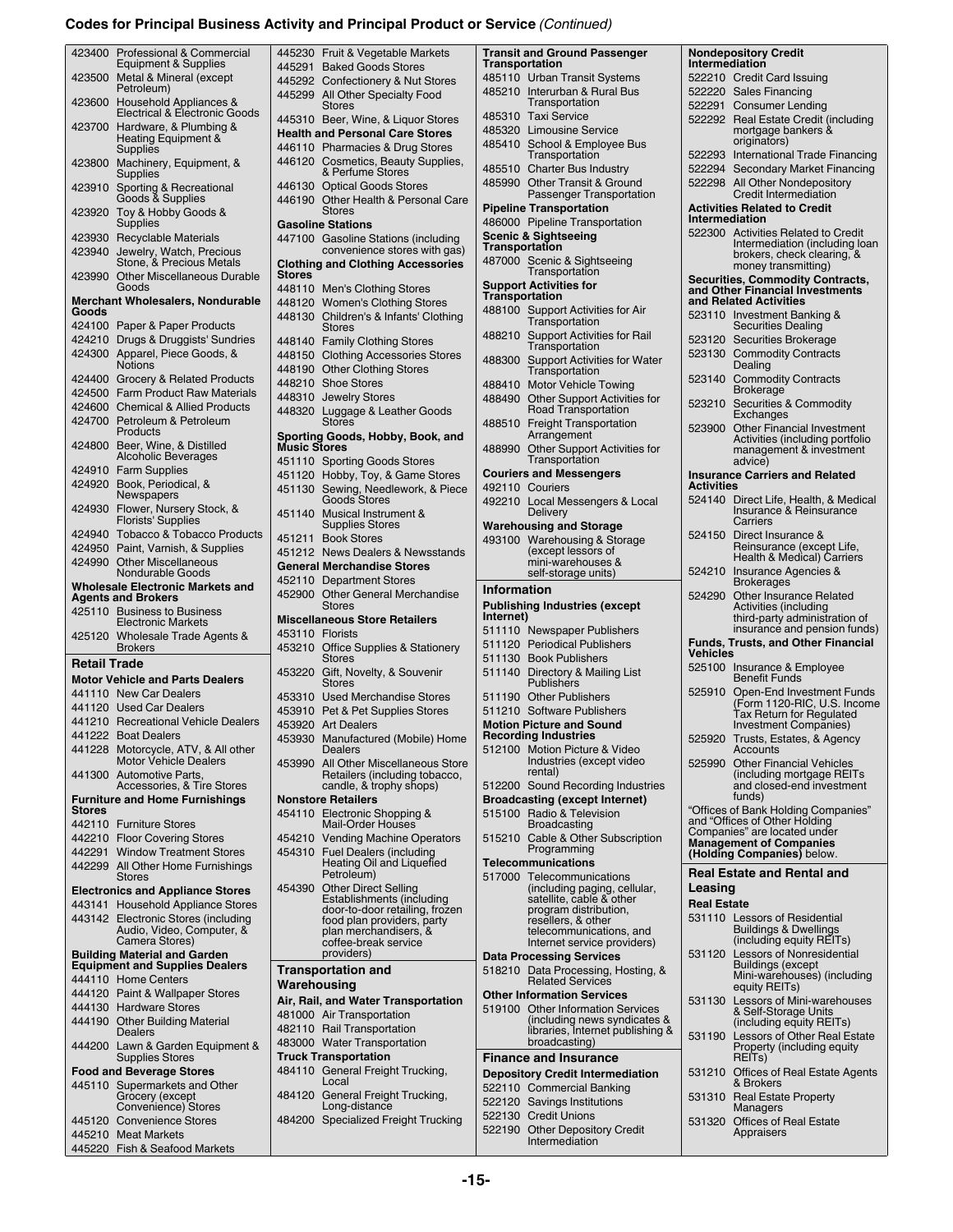### **Codes for Principal Business Activity and Principal Product or Service** *(Continued)*

| 531390 Other Activities Related to<br><b>Real Estate</b>               | 541940 Veterinary Services<br>541990 All Other Professional,      | 621340 Offices of Physical,<br>Occupational & Speech               | <b>Accommodation and Food</b><br><b>Services</b>                 |
|------------------------------------------------------------------------|-------------------------------------------------------------------|--------------------------------------------------------------------|------------------------------------------------------------------|
| <b>Rental and Leasing Services</b>                                     | Scientific, & Technical                                           | Therapists, & Audiologists                                         | Accommodation                                                    |
| 532100 Automotive Equipment Rental                                     | Services                                                          | 621391 Offices of Podiatrists                                      | 721110 Hotels (except Casino Hotels)                             |
| & Leasing<br>532210 Consumer Electronics &                             | <b>Management of Companies</b>                                    | 621399 Offices of All Other<br>Miscellaneous Health                | & Motels                                                         |
| <b>Appliances Rental</b>                                               | (Holding Companies)                                               | <b>Practitioners</b>                                               | 721120 Casino Hotels                                             |
| 532220 Formal Wear & Costume                                           | 551111 Offices of Bank Holding                                    | <b>Outpatient Care Centers</b>                                     | 721191 Bed & Breakfast Inns                                      |
| Rental                                                                 | Companies                                                         | 621410 Family Planning Centers                                     | 721199 All Other Traveler                                        |
| 532230 Video Tape & Disc Rental                                        | 551112 Offices of Other Holding<br>Companies                      | 621420 Outpatient Mental Health &                                  | Accommodation                                                    |
| 532290 Other Consumer Goods                                            | <b>Administrative and Support and</b>                             | <b>Substance Abuse Centers</b>                                     | 721210 RV (Recreational Vehicle)<br>Parks & Recreational Camps   |
| Rental                                                                 | <b>Waste Management and</b>                                       | 621491 HMO Medical Centers                                         | 721310 Rooming & Boarding Houses                                 |
| 532310 General Rental Centers                                          | <b>Remediation Services</b>                                       | 621492 Kidney Dialysis Centers                                     | <b>Food Services and Drinking Places</b>                         |
| 532400 Commercial & Industrial<br>Machinery & Equipment                |                                                                   | 621493 Freestanding Ambulatory<br>Surgical & Emergency             | 722300 Special Food Services                                     |
| Rental & Leasing                                                       | <b>Administrative and Support</b><br><b>Services</b>              | Centers                                                            | (including food service)                                         |
| <b>Lessors of Nonfinancial Intangible</b>                              | 561110 Office Administrative                                      | 621498 All Other Outpatient Care                                   | contractors & caterers)                                          |
| Assets (except copyrighted works)                                      | Services                                                          | Centers                                                            | 722410 Drinking Places (Alcoholic<br>Beverages)                  |
| 533110 Lessors of Nonfinancial<br>Intangible Assets (except            | 561210 Facilities Support Services                                | <b>Medical and Diagnostic</b><br>Laboratories                      | 722511 Full Service Restaurants                                  |
| copyrighted works)                                                     | 561300 Employment Services                                        | 621510 Medical & Diagnostic                                        | 722513 Limited Service Restaurants                               |
| Professional, Scientific, and                                          | 561410 Document Preparation                                       | Laboratories                                                       | 722514 Cafeterias & Buffets                                      |
| <b>Technical Services</b>                                              | Services                                                          | <b>Home Health Care Services</b>                                   | 722515 Snack & Nonalcoholic                                      |
| <b>Legal Services</b>                                                  | 561420 Telephone Call Centers<br>561430 Business Service Centers  | 621610 Home Health Care Services                                   | Beverage Bars                                                    |
| 541110 Offices of Lawyers                                              | including private mail centers                                    | <b>Other Ambulatory Health Care</b>                                | <b>Other Services</b>                                            |
| 541190 Other Legal Services                                            | & copy shops)                                                     | <b>Services</b>                                                    | <b>Repair and Maintenance</b>                                    |
| <b>Accounting, Tax Preparation,</b>                                    | 561440 Collection Agencies                                        | 621900 Other Ambulatory Health<br>Care Services (including         | 811110 Automotive Mechanical &                                   |
| <b>Bookkeeping, and Payroll Services</b>                               | 561450 Credit Bureaus                                             | ambulance services & blood                                         | Electrical Repair &                                              |
| 541211 Offices of Certified Public                                     | 561490 Other Business Support                                     | & organ banks)                                                     | Maintenance                                                      |
| Accountants                                                            | Services (including<br>repossession services, court               | <b>Hospitals</b>                                                   | 811120 Automotive Body, Paint,<br>Interior, & Glass Repair       |
| 541213 Tax Preparation Services                                        | reporting, & stenotype                                            | 622000 Hospitals                                                   | 811190 Other Automotive Repair &                                 |
| 541214 Payroll Services<br>541219 Other Accounting Services            | services)                                                         | <b>Nursing and Residential Care</b><br><b>Facilities</b>           | Maintenance (including oil                                       |
| Architectural, Engineering, and                                        | 561500 Travel Arrangement &<br><b>Reservation Services</b>        | 623000 Nursing & Residential Care                                  | change & lubrication shops &                                     |
| <b>Related Services</b>                                                | 561600 Investigation & Security                                   | <b>Facilities</b>                                                  | car washes)<br>811210 Electronic & Precision                     |
| 541310 Architectural Services                                          | <b>Services</b>                                                   | <b>Social Assistance</b>                                           | Equipment Repair &                                               |
| 541320 Landscape Architecture                                          | 561710 Exterminating & Pest Control                               | 624100 Individual & Family Services                                | Maintenance                                                      |
| <b>Services</b>                                                        | Services                                                          | 624200 Community Food & Housing,                                   | 811310 Commercial & Industrial                                   |
| 541330 Engineering Services                                            | 561720 Janitorial Services                                        | & Emergency & Other Relief<br><b>Services</b>                      | Machinery & Equipment<br>(except Automotive &                    |
| 541340 Drafting Services                                               | 561730 Landscaping Services                                       | 624310 Vocational Rehabilitation                                   | Electronic) Repair &                                             |
| 541350 Building Inspection Services                                    | 561740 Carpet & Upholstery Cleaning<br>Services                   | <b>Services</b>                                                    | Maintenance                                                      |
| 541360 Geophysical Surveying &<br><b>Mapping Services</b>              | 561790 Other Services to Buildings &                              | 624410 Child Day Care Services                                     | 811410 Home & Garden Equipment &                                 |
| 541370 Surveying & Mapping (except                                     | Dwellings                                                         | Arts, Entertainment, and                                           | Appliance Repair &<br>Maintenance                                |
| Geophysical) Services                                                  | 561900 Other Support Services                                     | <b>Recreation</b>                                                  | 811420 Reupholstery & Furniture                                  |
| 541380 Testing Laboratories                                            | (including packaging &<br>labeling services, &                    | <b>Performing Arts, Spectator Sports,</b>                          | Repair                                                           |
| <b>Specialized Design Services</b>                                     | convention & trade show                                           | and Related Industries                                             | 811430 Footwear & Leather Goods                                  |
| 541400 Specialized Design Services<br>(including interior, industrial, | organizers)                                                       | 711100 Performing Arts Companies                                   | Repair<br>811490 Other Personal & Household                      |
| graphic, & fashion design)                                             | <b>Waste Management and</b>                                       | 711210 Spectator Sports (including                                 | Goods Repair & Maintenance                                       |
| <b>Computer Systems Design and</b>                                     | <b>Remediation Services</b><br>562000 Waste Management &          | sports clubs & racetracks)<br>711300 Promoters of Performing Arts, | <b>Personal and Laundry Services</b>                             |
| <b>Related Services</b>                                                | <b>Remediation Services</b>                                       | Sports, & Similar Events                                           | 812111 Barber Shops                                              |
| 541511 Custom Computer                                                 | <b>Educational Services</b>                                       | 711410 Agents & Managers for                                       | 812112 Beauty Salons                                             |
| <b>Programming Services</b><br>541512 Computer Systems Design          | 611000 Educational Services                                       | Artists, Athletes, Entertainers,                                   | 812113 Nail Salons                                               |
| Services                                                               | (including schools, colleges,                                     | & Other Public Figures<br>711510 Independent Artists, Writers,     | 812190 Other Personal Care Services                              |
| 541513 Computer Facilities                                             | & universities)                                                   | & Performers                                                       | (including diet & weight)<br>reducing centers)                   |
| <b>Management Services</b>                                             | <b>Health Care and Social</b>                                     | <b>Museums, Historical Sites, and</b>                              | 812210 Funeral Homes & Funeral                                   |
| 541519 Other Computer Related<br><b>Services</b>                       | Assistance                                                        | <b>Similar Institutions</b>                                        | <b>Services</b>                                                  |
| Other Professional, Scientific, and                                    | <b>Offices of Physicians and Dentists</b>                         | 712100 Museums, Historical Sites, &<br>Similar Institutions        | 812220 Cemeteries & Crematories                                  |
| <b>Technical Services</b>                                              | 621111 Offices of Physicians (except                              | Amusement, Gambling, and                                           | 812310 Coin-Operated Laundries &                                 |
| 541600 Management, Scientific, &                                       | mental health specialists)                                        | <b>Recreation Industries</b>                                       | <b>Drycleaners</b><br>812320 Drycleaning & Laundry               |
| <b>Technical Consulting</b>                                            | 621112 Offices of Physicians, Mental<br><b>Health Specialists</b> | 713100 Amusement Parks & Arcades                                   | Services (except                                                 |
| <b>Services</b><br>541700 Scientific Research &                        | 621210 Offices of Dentists                                        | 713200 Gambling Industries                                         | Coin-Operated)                                                   |
| <b>Development Services</b>                                            | <b>Offices of Other Health</b>                                    | 713900 Other Amusement &                                           | 812330 Linen & Uniform Supply                                    |
| 541800 Advertising & Related                                           | <b>Practitioners</b>                                              | <b>Recreation Industries</b>                                       | 812910 Pet Care (except Veterinary)                              |
| Services                                                               | 621310 Offices of Chiropractors                                   | (including golf courses, skiing<br>facilities, marinas, fitness    | <b>Services</b>                                                  |
| 541910 Marketing Research & Public                                     | 621320 Offices of Optometrists                                    | centers, & bowling centers)                                        | 812920 Photofinishing<br>812930 Parking Lots & Garages           |
| <b>Opinion Polling</b>                                                 | 621330 Offices of Mental Health<br><b>Practitioners (except</b>   |                                                                    | 812990 All Other Personal Services                               |
| 541920 Photographic Services<br>541930 Translation & Interpretation    | Physicians)                                                       |                                                                    | Religious, Grantmaking, Civic,                                   |
| Services                                                               |                                                                   |                                                                    | <b>Professional, and Similar</b>                                 |
|                                                                        |                                                                   |                                                                    | Organizations                                                    |
|                                                                        |                                                                   |                                                                    | 813000 Religious, Grantmaking,<br>Civic, Professional, & Similar |
|                                                                        |                                                                   |                                                                    | Organizations (including                                         |
|                                                                        |                                                                   |                                                                    | condominium and                                                  |
|                                                                        |                                                                   |                                                                    | homeowners associations)                                         |